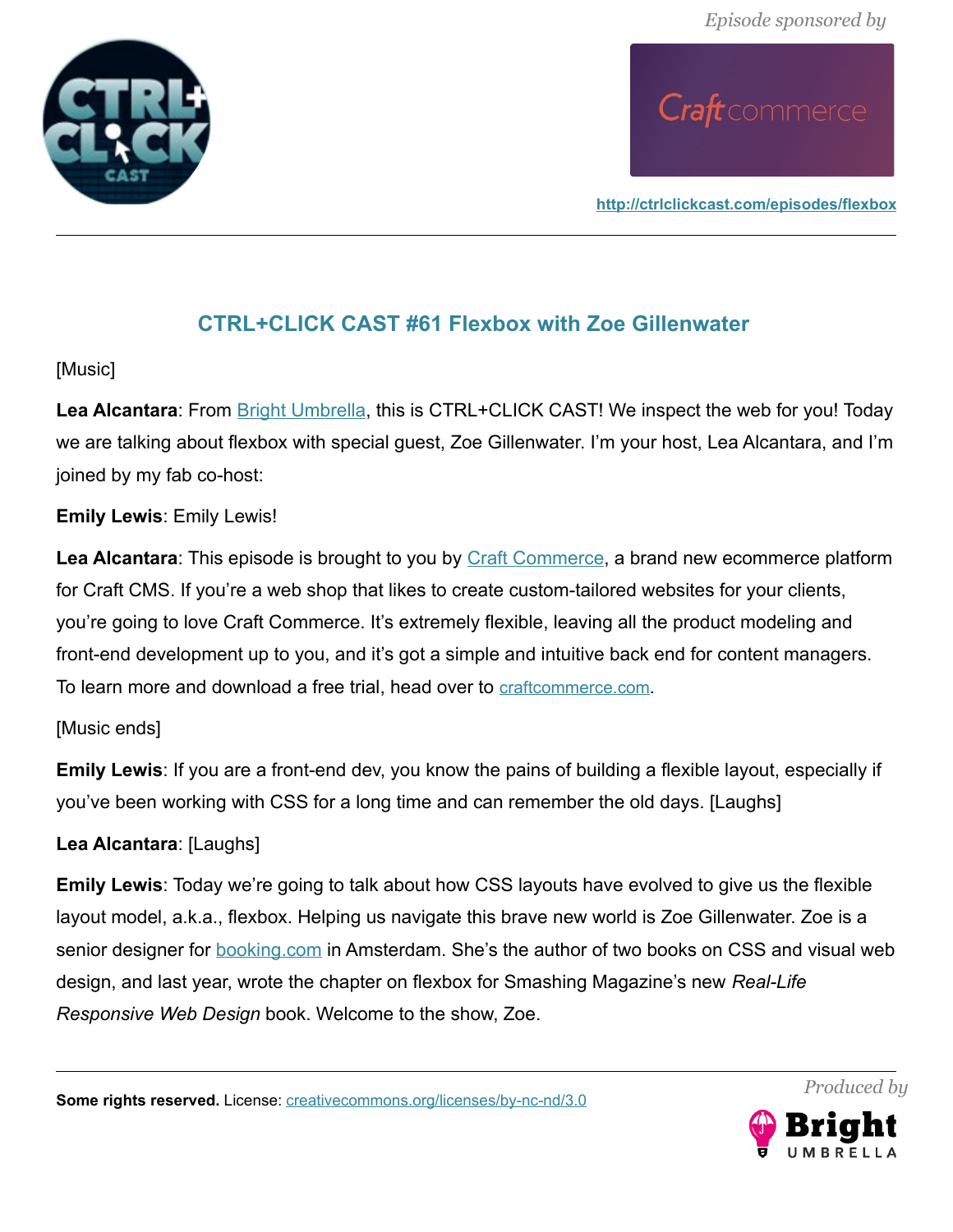

**<http://ctrlclickcast.com/episodes/flexbox>**

**Zoe Gillenwater**: Hey, thanks for having me.

**Lea Alcantara**: So Zoe, can you tell our listeners a bit more about yourself?

**Zoe Gillenwater**: Sure, so like Emily mentioned, I live in Amsterdam. I am not Dutch. I'm American, but I've lived here about two years just for a little European adventure. I have two kids and a husband that are on the adventure with me so I feel like my kids are way smarter than me, they're bilingual now. [Laughs]

**Emily Lewis**: [Laughs]

**Lea Alcantara**: [Laughs]

**Zoe Gillenwater**: And I only speak English.

**Lea Alcantara**: Cool.

**Zoe Gillenwater**: And yeah, so that's me.

**Emily Lewis**: Amsterdam is one of my favorite cities I absolutely love. I've been there a number of times. I think it's beautiful and you don't have to have a car if you're on vacation. You can really walk around the whole city and it's got great food and great museums. Was it for the job that you went to Amsterdam or was it the adventure and then you got the job?

**Zoe Gillenwater**: It was for the job. I originally saw the job on LinkedIn and at first I mentioned it to my husband jokingly like, "Oh, wouldn't it be fun to live in Europe. Ha-ha-ha." [Laughs]

**Emily Lewis**: [Laughs]

**Zoe Gillenwater**: Like nobody really does that.

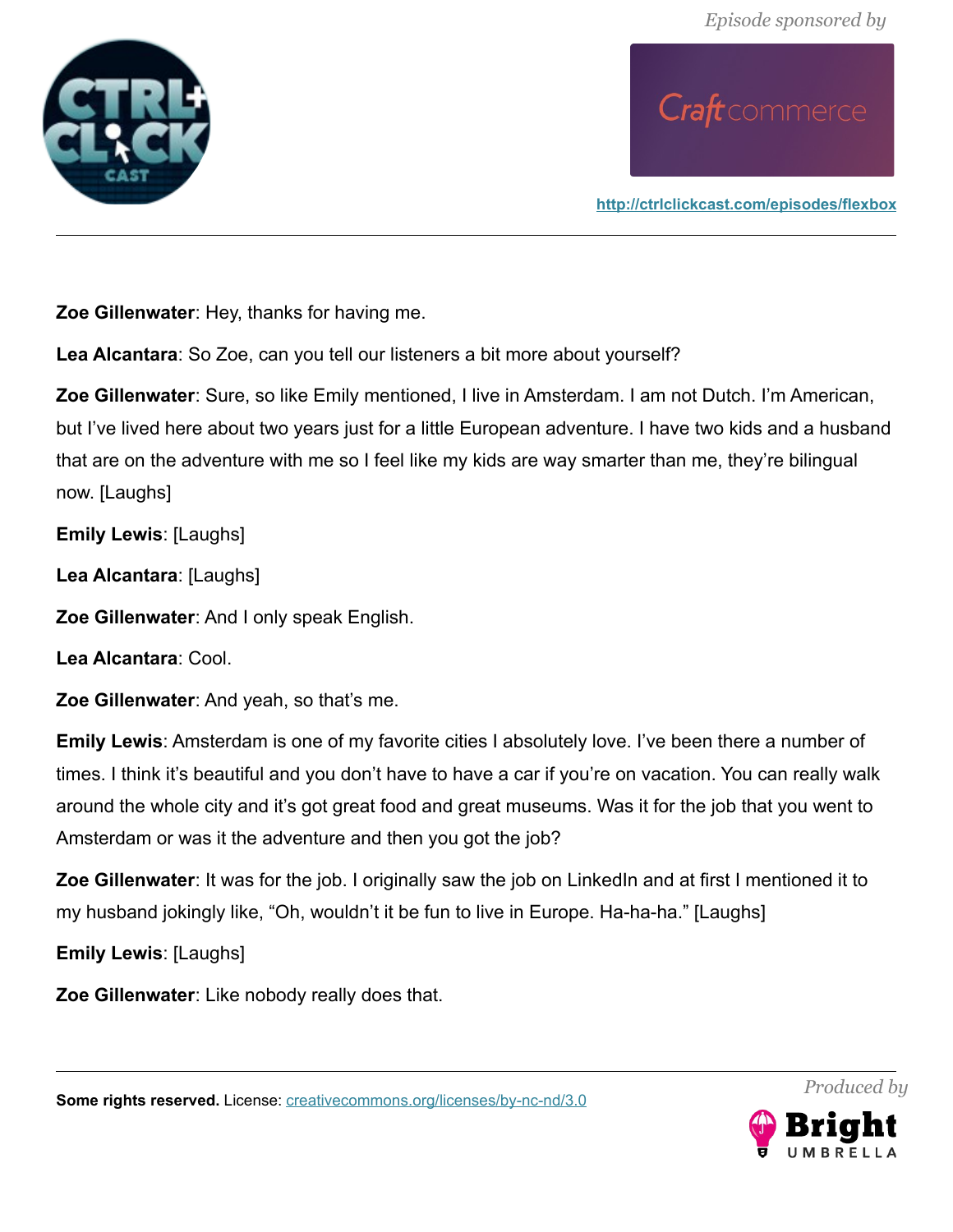

**<http://ctrlclickcast.com/episodes/flexbox>**

**Lea Alcantara**: Right.

**Zoe Gillenwater**: But then looking into it more, looking into the company and everything, it seemed like actually this is a really good sounding job and it would be kind of a cool opportunity for us and for our kids to experience new things, and so yeah, so I applied for the job and they are the ones who brought me out here. But yeah, we were looking for kind of a change anyway, so this fit really well.

**Emily Lewis**: It's exciting.

**Lea Alcantara**: Very cool. That's a similar story with my husband and I because I'm from Canada and we were ready for our own adventure, but a smaller jump from Canada to the United States. [Laughs]

**Emily Lewis**: [Laughs]

**Zoe Gillenwater**: Yes, yeah, yeah.

**Emily Lewis**: All right, so before we get into flexbox, Zoe, I wanted to first chat a bit about the history of CSS layouts. Years ago, you wrote *Flexible Web Design* and discussed techniques for flexible layouts. Can you describe what flexible layouts were then, like what that meant to us back in the day? [Laughs]

#### **Lea Alcantara**: [Laughs]

**Zoe Gillenwater**: Yeah. Basically back then, there were kind of three terms for flexible layouts. There was liquid, elastic and hybrid, and liquid basically just meant that your unit of measurement was percentages, so your layout would adjust with the browser viewport. Elastic was when you used *ems* as your unit of measurement.

**Lea Alcantara**: [Agrees]

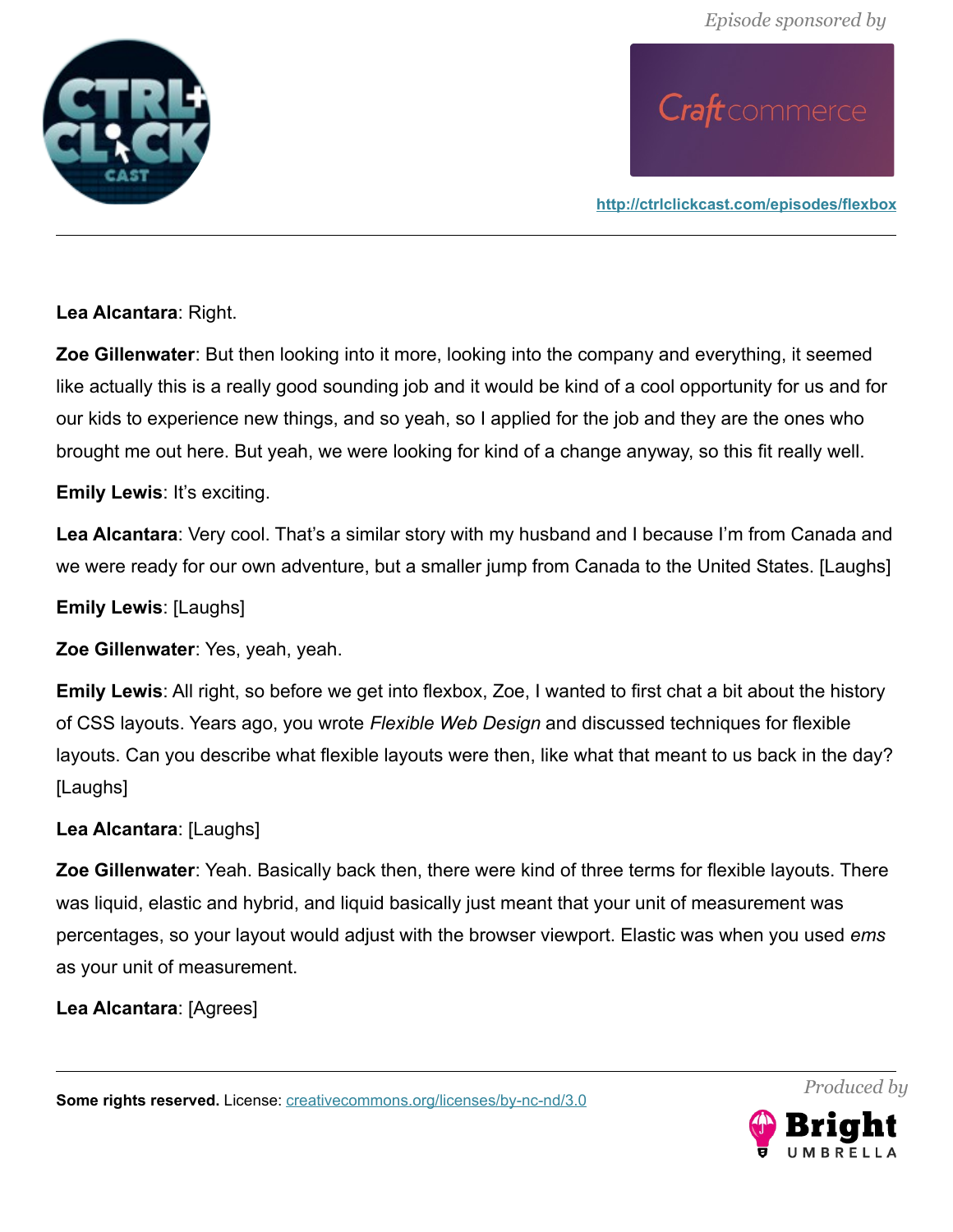

**<http://ctrlclickcast.com/episodes/flexbox>**

**Zoe Gillenwater**: So this was before we had *rems* and viewport units, but you had *ems* that could allow the layout to adjust to the content size.

#### **Lea Alcantara**: [Agrees]

**Zoe Gillenwater**: And then hybrid could be a mixture either of those two types or a fixed layout with a liquid layout, so you might have a fixed width side bar in pixels and a percentage main content area.

#### **Emily Lewis**: [Agrees]

**Zoe Gillenwater**: Which is kind of the trickiest type of layout of all to achieve, and still is pretty tricky actually today.

**Emily Lewis**: So how have things evolved to get us to where we are today? Like how did we move from those liquid, elastic, hybrid models to the flexbox? Well, I guess maybe we should describe flexbox and then describe the evolution. So what is flexbox? So a high level summary of it.

**Zoe Gillenwater**: It's basically a layout system that gives you a lot more control over alignment and order and proportional sizes of boxes so that the boxes can be more flexible to the space available as well as to the content within them. So unlike a lot of the other layout methods that we've used in CSS in the past, this one was actually designed to be an actual layout system in CSS directly.

**Emily Lewis**: So the techniques we used in the past were just leveraging what CSS could do at the time, but it wasn't necessarily for layout, but it was just how we were applying different techniques.

**Zoe Gillenwater**: Right. The CSS too, other than positioning, which turned out to be too rigid to use for your full-page layout, other than positioning, there wasn't really anything in CSS too that was designed specifically for layout, either kind of component layout or overall page layout. So now, with

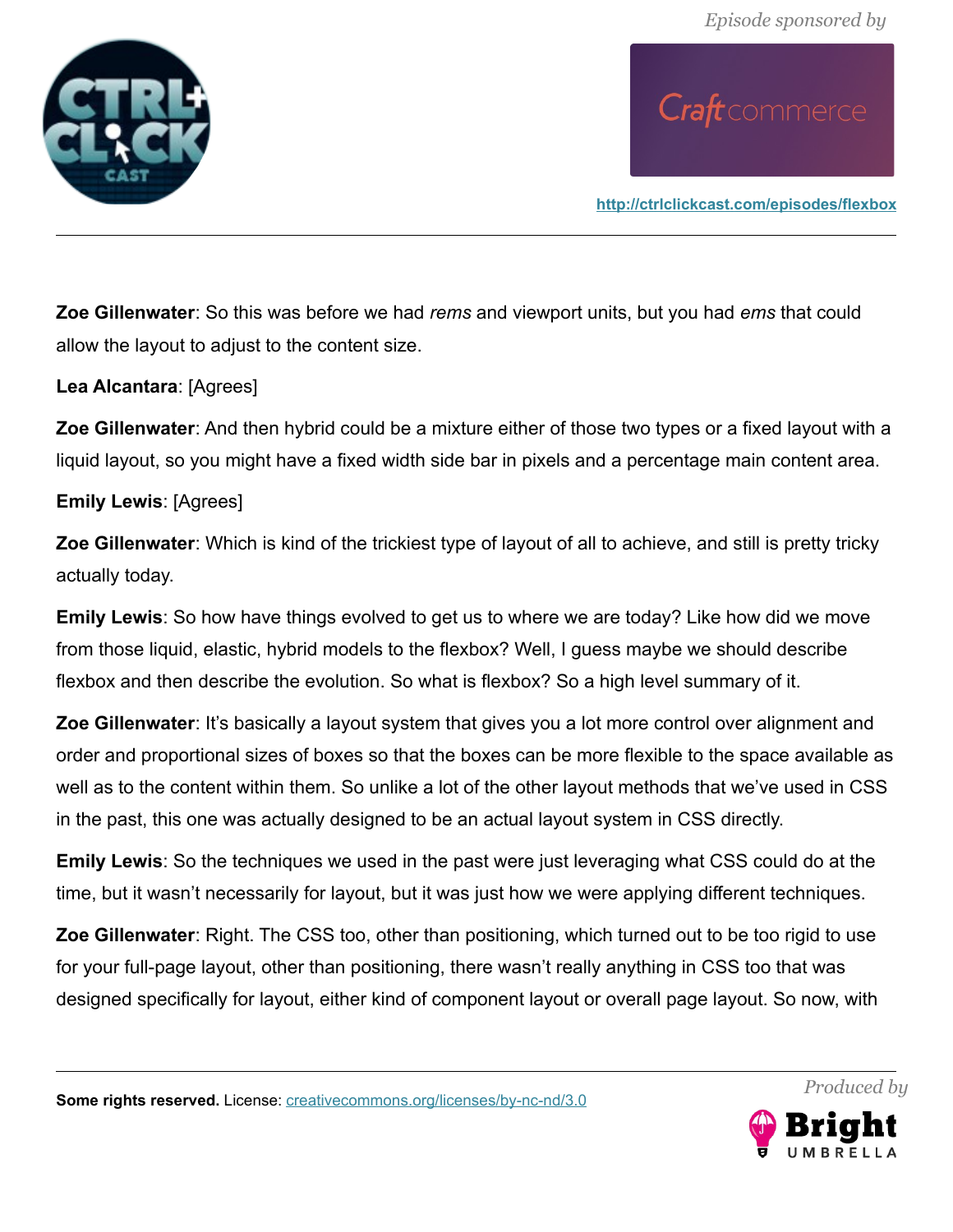

**<http://ctrlclickcast.com/episodes/flexbox>**

flexbox and some other layout models, but with flexbox, it's an actual system designed to handle the sort of layouts that have become common on the web and that web designers want to be able to accomplish with CSS.

**Lea Alcantara**: Do you think the mobile design/mobile web movement pushed something like flexbox faster into the consciousness, the front-end developer consciousness?

**Zoe Gillenwater**: Yeah, I definitely think that's the case. I feel like when first wrote *Flexible Web Design* in 2008, there was kind of a small group of people who were interested in liquid layouts and flexible layouts at that time, but a lot of people didn't really understand why it even mattered.

**Lea Alcantara**: Right.

**Zoe Gillenwater**: Everybody was just kind of designing for 1024 x 768.

**Emily Lewis**: [Agrees]

**Lea Alcantara**: Right.

**Zoe Gillenwater**: And they were satisfied with that, and so having all of these different mobile devices come in with all of these different screen sizes finally convinced people, "Oh yeah, I do have to design for different sizes and I have to make my websites flexible in some way, and the tools that I have now are not very good at that.

**Emily Lewis**: Right.

**Zoe Gillenwater**: So I think that did probably drive the development of flexbox sooner than it might otherwise have come about.

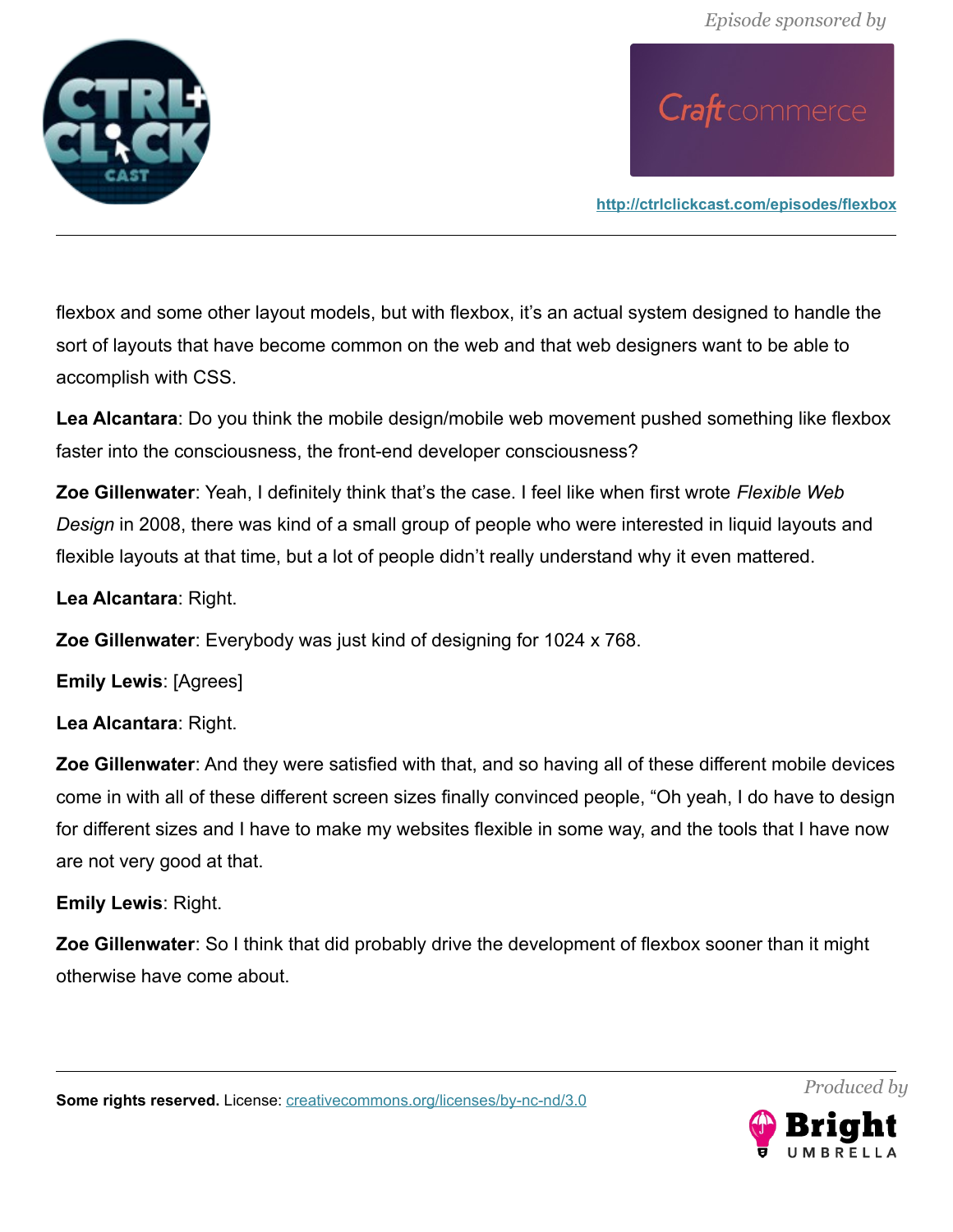

**<http://ctrlclickcast.com/episodes/flexbox>**

**Emily Lewis**: Was flexbox something that was kind of an experiment and then became part of the specification, or it just became part of the specification and people started experimenting with it?

**Zoe Gillenwater**: It's been in development for several years, and it's gone through a couple of revisions in the specification. So it was something that people have been working on for a long time, but I think there were also a lot of experiments that real designers and developers were doing with it that led to a lot of the changes in it.

#### **Emily Lewis**: [Agrees]

**Zoe Gillenwater**: So the initial version of it wasn't as robust as it needed to be to handle the realworld sort of layouts that people wanted to create, and so they made some changes in the spec that solved some of those issues, and so it's a lot more fully featured now to really fit with how people want to use it.

**Emily Lewis**: You know we talked a little bit about just layout in general and mobile layout and the necessity for that to be flexible, but another use case in a way that occurs to me, I saw Eric Meyer give us a brief flexbox kind of primer a couple of years back, and you can like make equal height columns.

#### **Zoe Gillenwater**: Right.

**Emily Lewis**: Is that correct?

**Zoe Gillenwater**: Yeah, absolutely.

**Emily Lewis**: Which is kind of mind boggling if you've never, you know. You can't do that, I guess, unless you're using flexbox or some sort of forced height value or JavaScript to determine height.

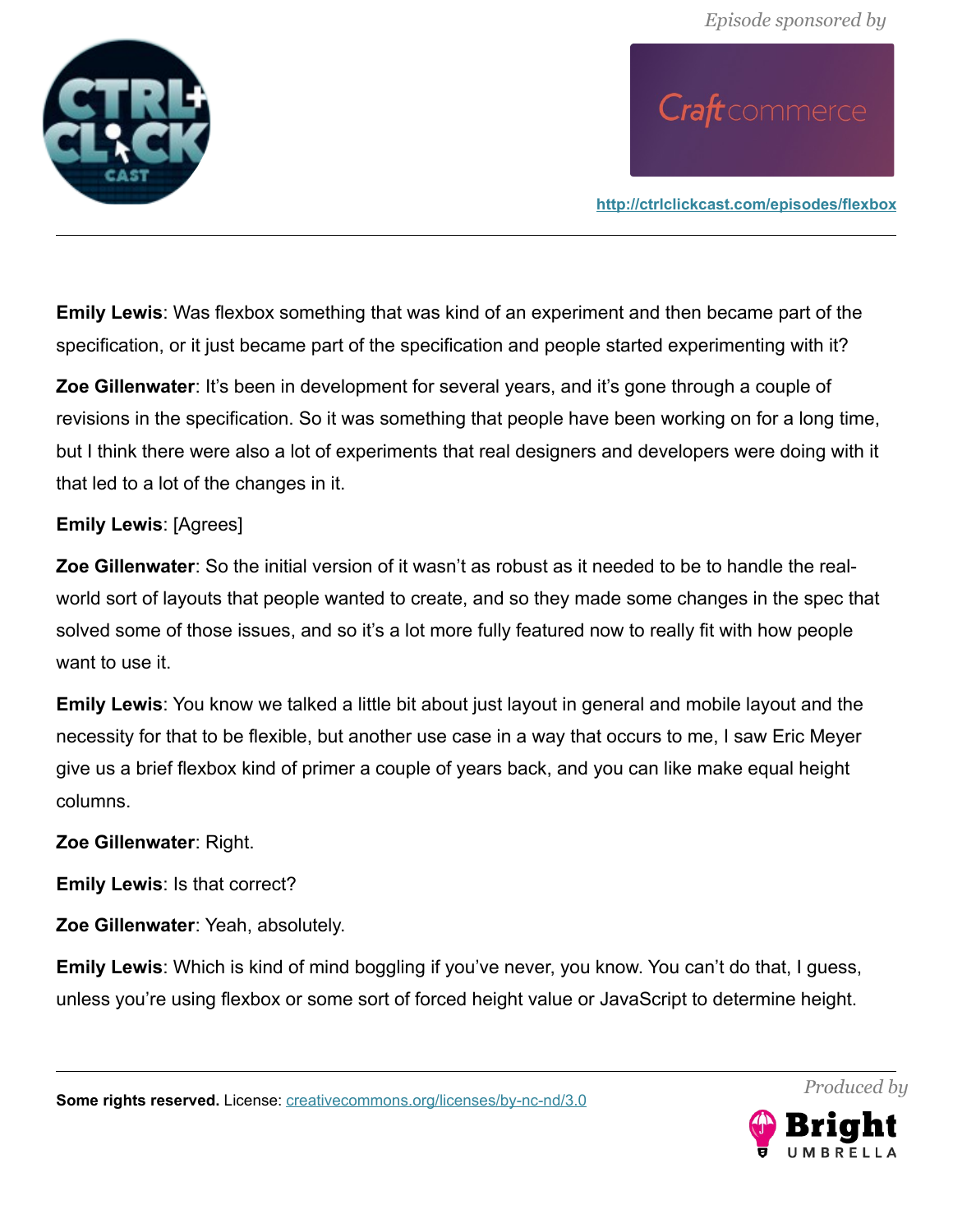

**<http://ctrlclickcast.com/episodes/flexbox>**

**Zoe Gillenwater**: Right. It seems like such a simple thing visually.

**Emily Lewis**: [Laughs]

**Lea Alcantara**: Right.

**Zoe Gillenwater**: But it's been so hard to accomplish with CSS. So yeah, you could use flexbox on fixed-width layouts still, but you can use it to make equal height columns or you can use it for vertical centering, or all those sort of, yeah, good things.

**Emily Lewis**: So let's talk a little bit more about sort of the use cases or more generally, the benefits of flexbox.

**Zoe Gillenwater**: Okay.

**Emily Lewis**: So you mentioned having the ability to like center vertically, and if you're not basically in a table, you kind of can't center vertically. It's very challenging to do so.

**Zoe Gillenwater**: Right. It's super hard to do if you don't know the height of the content that you're dealing with.

**Emily Lewis**: And so flexbox gives us a way. I mean, if it's not too difficult, can you share like what the syntax sort of looks like, but verbally.

**Zoe Gillenwater**: Yeah. You know, actually I can because it is super simple with flexbox. So basically you set *align-item: center;* on a container.

**Lea Alcantara**: Wow! [Laughs]

**Zoe Gillenwater**: Yeah. [Laughs]

**Some rights reserved.** License: *creativecommons.org/licenses/by-nc-nd/3.0* 

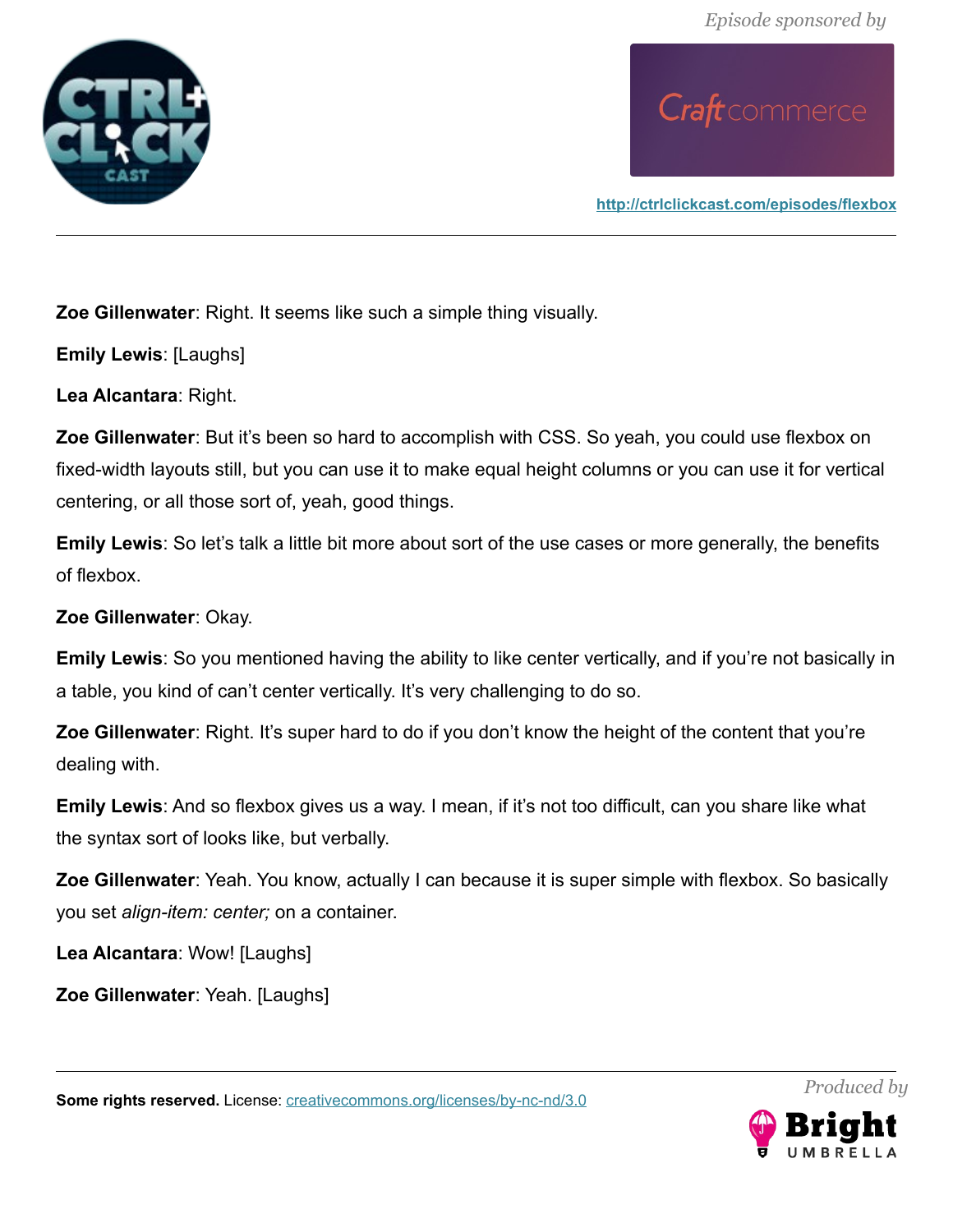

**<http://ctrlclickcast.com/episodes/flexbox>**

#### **Emily Lewis**: [Laughs]

**Zoe Gillenwater**: That's it. So if you just have container, you say, "I want this to be displayed flex and I want it to have *align-item: center;* and then the children inside will all be vertically centered with each other. Done." I mean, it's logical, like that's how it always should have been. It should just have been a property, like set vertical centering on or off," you know?

#### *Timestamp: 00:10:01*

**Emily Lewis**: [Agrees]

**Lea Alcantara**: Right.

**Zoe Gillenwater**: So that's how it is now with flexbox, which is awesome.

**Emily Lewis**: And applied to like a mobile experience, what kind of benefit does it bring as opposed to a more traditional approach to establishing the layout of the page?

**Zoe Gillenwater**: Well, it's really good for responsive web design because the boxes can change size automatically without you even needing media query sometimes, so it just is based on when there's enough room for them to switch, they can change layout or resize and you can even rearrange boxes to some extent with flexbox, which can also help when you're making a mobile version of the layout, and you might want to have the content in a different order than it might otherwise appear in its default stacking order in the HTML.

**Emily Lewis**: Oh, cool. So it's kind of a way to subvert the source order a bit?

**Zoe Gillenwater**: Yeah, you can't put anything anywhere, like you can with the grid layout CSS.

**Emily Lewis**: [Agrees]

**Some rights reserved.** License: *creativecommons.org/licenses/by-nc-nd/3.0* 

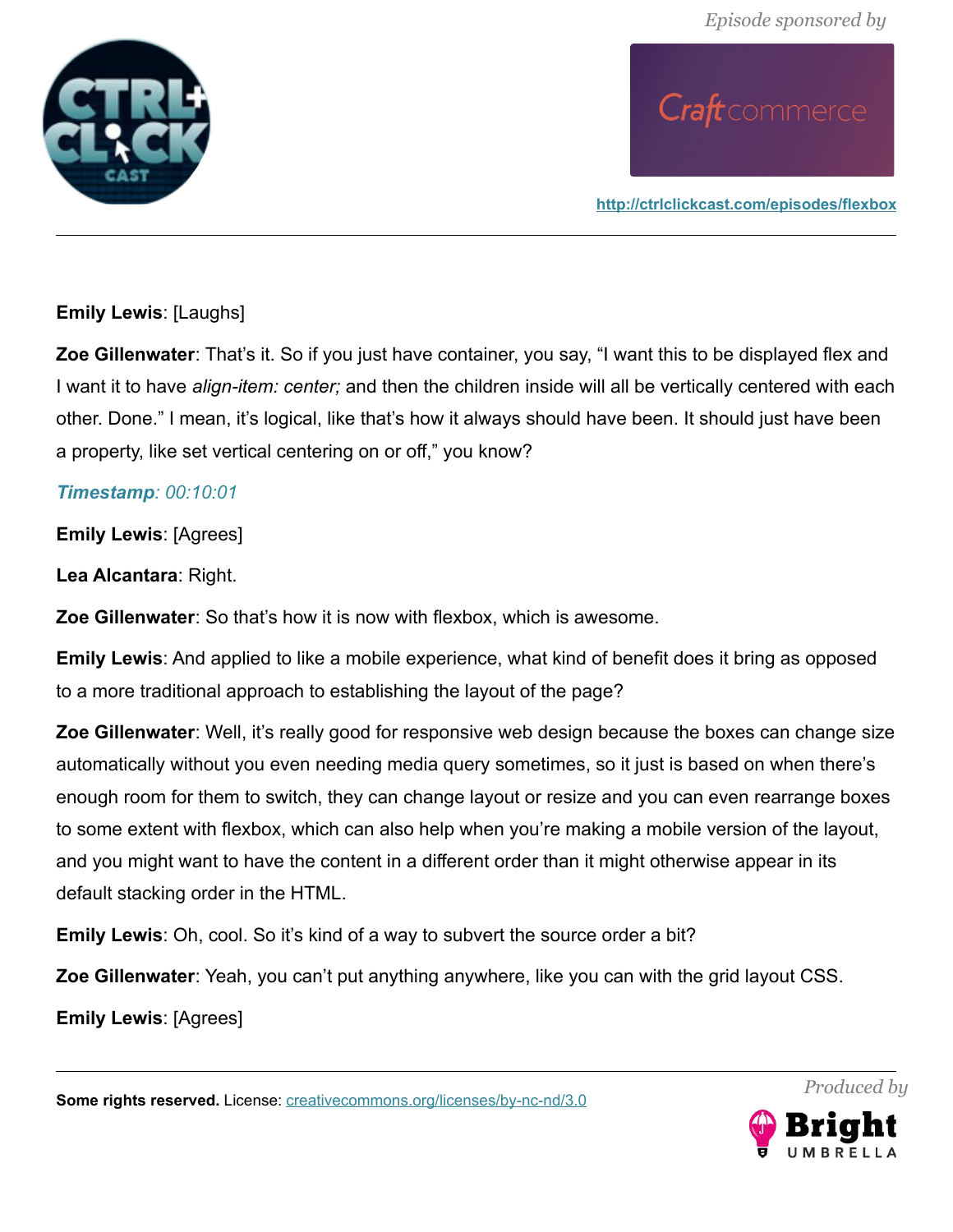

**<http://ctrlclickcast.com/episodes/flexbox>**

**Zoe Gillenwater**: That gives you kind of complete carte blanche to move stuff wherever you want. With flexbox, you don't have quite that level of flexibility because you can only move things within the same container. You can only move siblings relative to each other, but you do have some ability to reorder things. You also have to be careful with accessibility though when you do that.

#### **Lea Alcantara**: Right.

**Zoe Gillenwater**: You're only going to be reordering things visually, so the screen reading order and the tabbing order is not going to change. So it's good for doing reordering where you might be tempted to put something in an illogical HTML order just because you need it to make floats work or something like that.

#### **Emily Lewis**: [Agrees]

**Zoe Gillenwater**: So instead, you can put things in the logical HTML order and then use flexbox to move things around a little bit.

#### **Emily Lewis**: Nice.

**Lea Alcantara**: You know what, it actually occurs to me, Emily, would this technique have helped with our particular client that had fixed-width ads, but the rest of the layout had to be responsive?

**Emily Lewis**: I know it's possible. With me having never touched flexbox, I couldn't say.

**Zoe Gillenwater**: Right.

**Emily Lewis**: But Zoe…

**Lea Alcantara**: But conceptually?

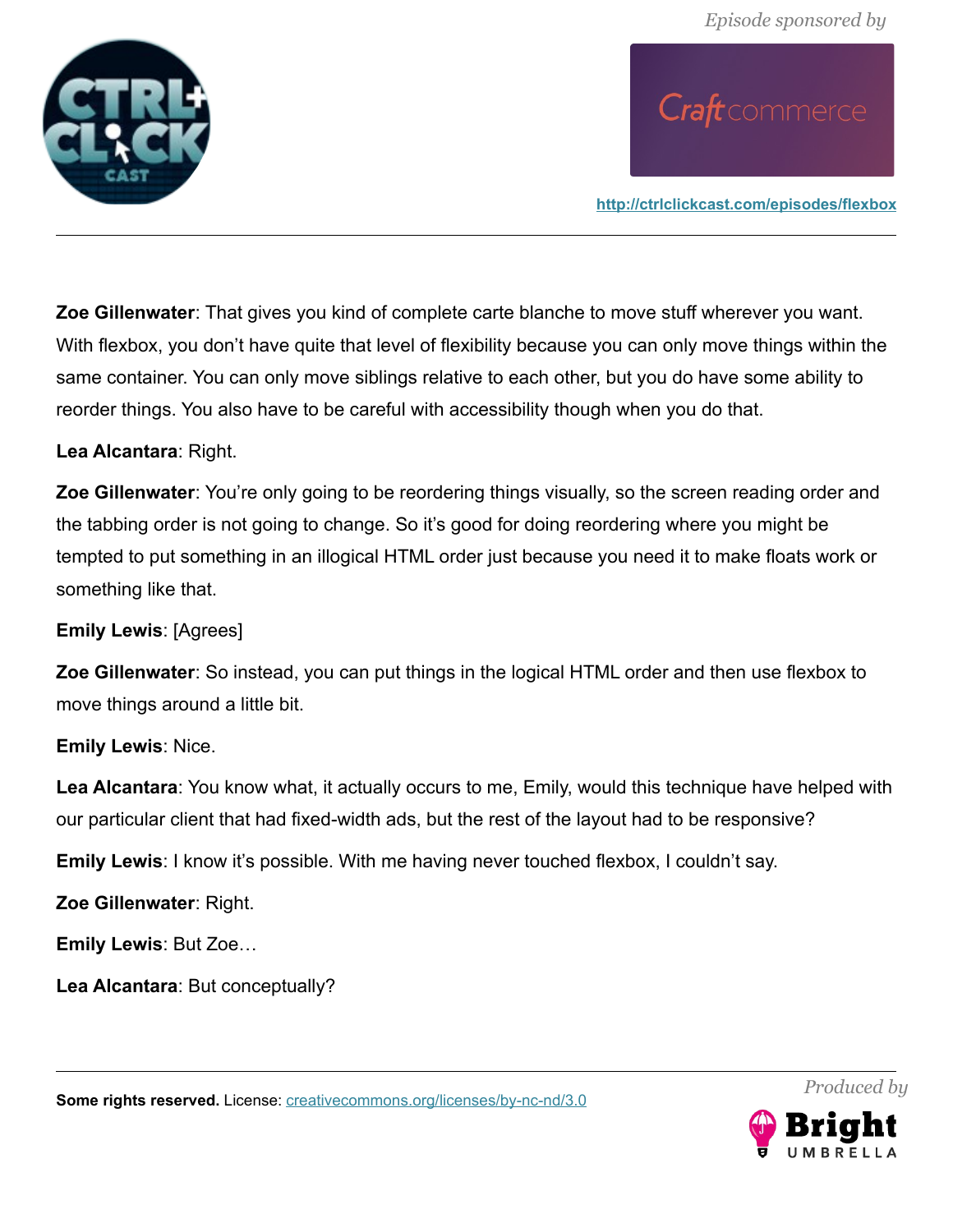*Episode sponsored by*



Craft commerce

**<http://ctrlclickcast.com/episodes/flexbox>**

**Emily Lewis**: Yeah, I mean, Zoe, have you ever worked in a situation like that using flexbox where there were elements that had to be fixed widths and heights, but the rest of it had to be responsive or flexible?

**Zoe Gillenwater**: Yeah, that's one of the best use cases for flexbox, I would say.

**Emily Lewis**: [Agrees]

**Lea Alcantara**: [Agrees]

**Zoe Gillenwater**: It's allowing having some fixed-width pieces of content or some pieces of content or the box size is driven by the content width, and for instance, like a form label.

**Emily Lewis**: [Agrees]

**Lea Alcantara**: Yeah.

**Zoe Gillenwater**: So that the form label you might want to be just as wide as the text inside it needs it to be, and then you might want to input that beside it to just take up all the space left, and it could be the same with the layout with the fixed-width ad so you have the ad that you say is 200-pixels wide and then you want the content beside to just take whatever space is left. That's a really good use of flexbox. So it's kind of like the hybrid layouts that I mentioned before, that flexbox is making that sort of layout much, much easier.

**Emily Lewis**: Yeah. It's one of those things where I'm like, "Okay, I've got to get into the code and write to actually see it working. [Laughs]

**Lea Alcantara**: Right. [Laughs]



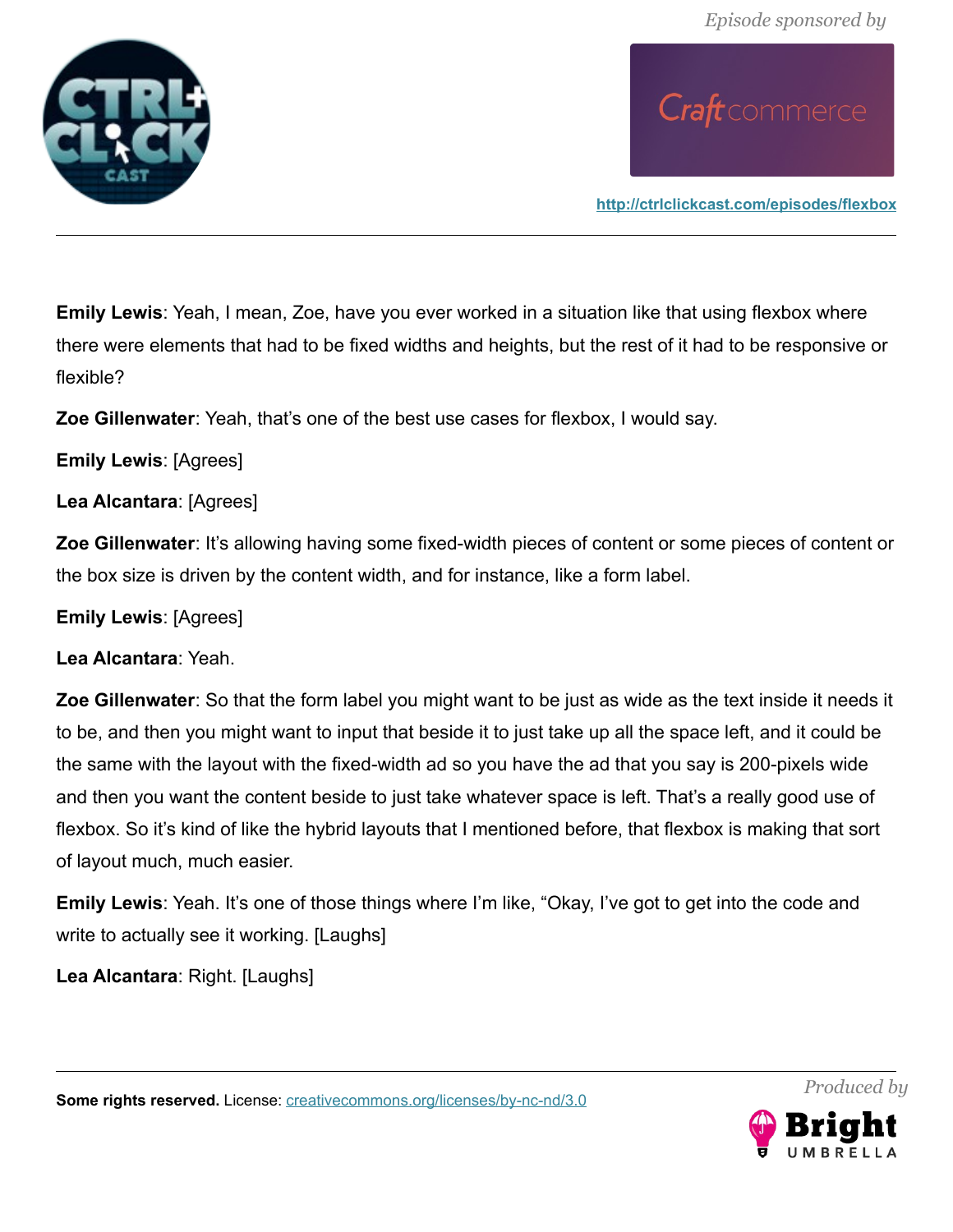

**<http://ctrlclickcast.com/episodes/flexbox>**

**Emily Lewis**: But yeah, because when you're even just trying to get two things to align, most of the time, both things need some sort of value for their width in order to get them to fit within a given container.

**Lea Alcantara**: Yeah.

**Emily Lewis**: So it would be nice for it to just be flexible based on one thing, a specified width.

**Zoe Gillenwater**: Right, yeah.

**Emily Lewis**: So it sounds really cool, but what are we looking at in terms of support?

**Zoe Gillenwater**: Basically, you have everything except for IE 9 and earlier versions.

**Emily Lewis**: Oh.

**Lea Alcantara**: [Agrees]

**Zoe Gillenwater**: So IE 10 supports a prefixed older version of the spec, the properties basically work the same, but they have different names with some of them.

**Emily Lewis**: [Agrees]

**Zoe Gillenwater**: But yeah, all current browsers support it without prefixes. Even if you go several versions back on most of those, you still get support with prefixed versions, so browser support is actually really good now.

**Emily Lewis**: Wow, you know it just proves how fast things move because just a couple of years ago it wasn't as supported. So when we're talking about using flexbox, it's pretty viable then right now for production level sites.

**Some rights reserved.** License: [creativecommons.org/licenses/by-nc-nd/3.0](http://creativecommons.org/licenses/by-nc-nd/3.0/)

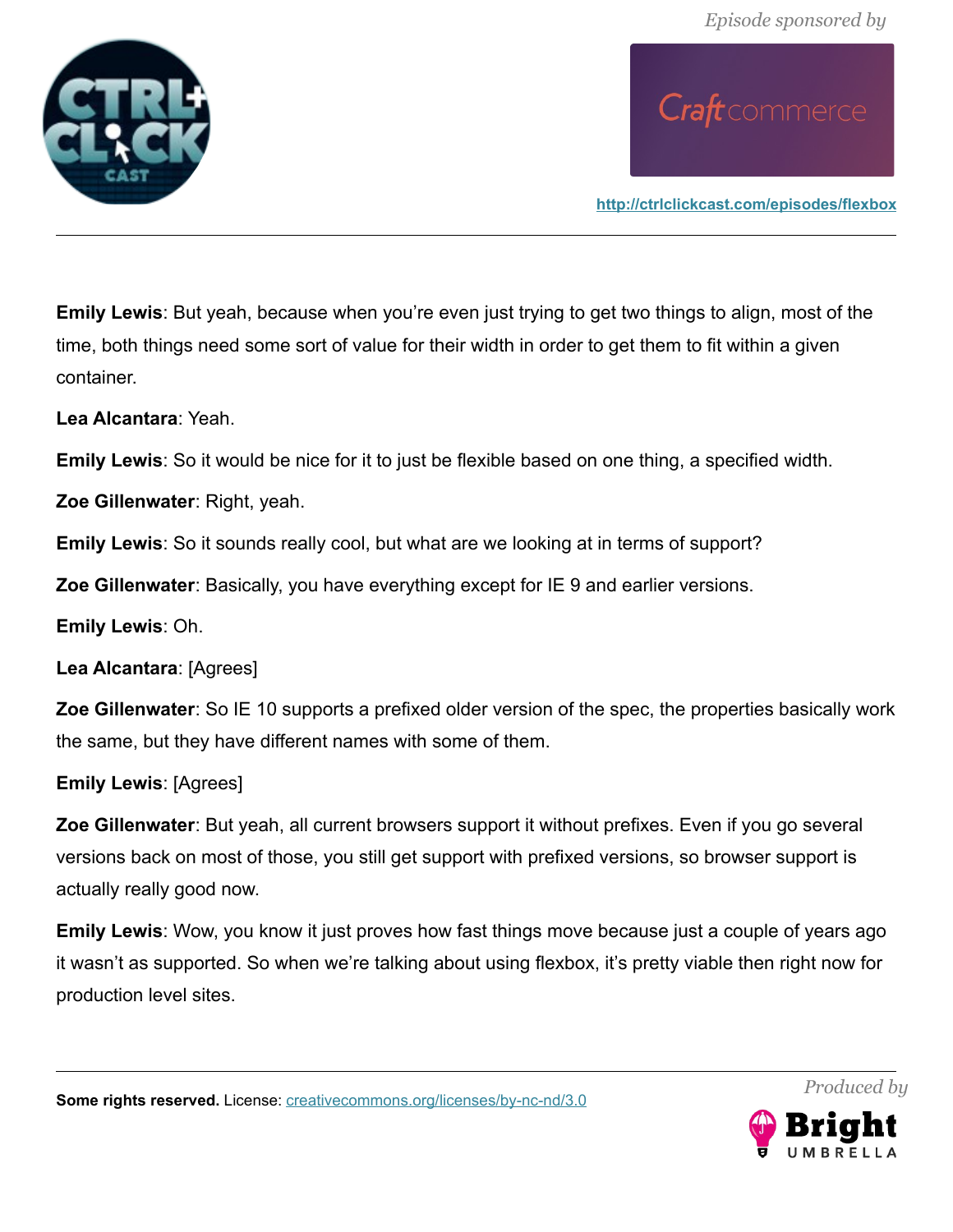

**<http://ctrlclickcast.com/episodes/flexbox>**

**Zoe Gillenwater**: I think so. We use it in little bits and pieces on booking.com. I've used it here and there, yeah, on production-level code, and I'm always using it though as progressive enhancement because we do support back to IE 7 at booking.com.

**Emily Lewis**: [Agrees]

**Zoe Gillenwater**: So you can add flexbox as progressive enhancement and still have an acceptable experience for those older browsers that don't support flexbox.

**Emily Lewis**: So how are you doing? Is it simply a matter of the order of your selectors in your CSS?

**Zoe Gillenwater**: For the most part. So flexbox will override most other layout properties automatically.

**Emily Lewis**: [Agrees]

**Zoe Gillenwater**: So if you add first a float and then you add flexbox, the flexbox will take precedence and it will just be ignored if the browser doesn't understand it.

**Emily Lewis**: Okay.

**Zoe Gillenwater**: So that makes it really easy to just kind of lay your flexbox on top.

**Emily Lewis**: Right.

**Zoe Gillenwater**: There are some things that if you have certain margins that you need to make floating work, but you don't those margins to apply in the case of the flexbox version, that's where you need to start selectively feeding styles to only one set of browsers or do feature detection or whatever is your chosen way of separating out styles for old browsers, but in a lot of cases, you can just add

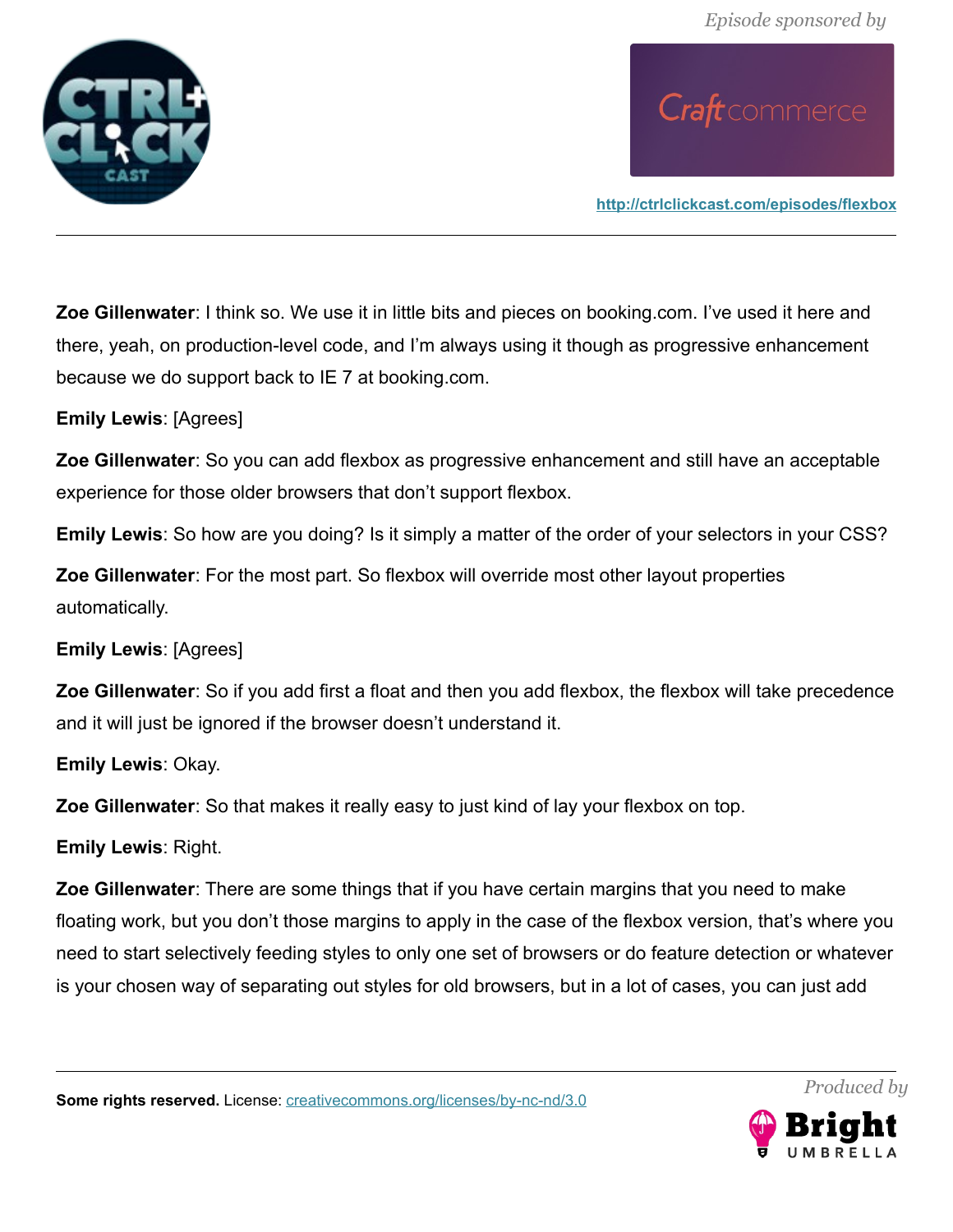

**<http://ctrlclickcast.com/episodes/flexbox>**

the flexbox right on top. It just overrides the other layout with CSS that you have in place and it gives that new improved layout to the browsers that understand it, which like I said is almost all of them.

**Emily Lewis**: For browser detection, what do you use?

**Zoe Gillenwater**: Well, here at Booking, we have our own custom thing. I have used [Modernizr](https://modernizr.com/) on some personal projects, and I like it a lot. It also was updated. The Version 3 I believe of Modernizr that's out now has some new flexbox checks so it can check not just if flexbox is supported or not, but it can check if the [flex-wrap](https://developer.mozilla.org/en-US/docs/Web/CSS/flex-wrap) property is supported or not as that was something that kind of lagged behind some of the other properties in certain browsers. So yeah, I like Modernizr a lot. You can use the **@supports** rule in CSS as well.

#### **Emily Lewis**: [Agrees]

**Zoe Gillenwater**: But the issue with that is that it's not supported in IE 10 and possibly 11, I'm not certain about that, so that it wouldn't allow you to feed flexbox rules to IE 10, so that's why I'm kind of avoiding that. For right now I'm sticking with Modernizr.

**Emily Lewis**: You mentioned in the middle of that that flexbox wrap.

**Zoe Gillenwater**: Yeah.

**Emily Lewis**: Did I hear you right?

**Zoe Gillenwater**: Yeah, the flex-wrap property.

**Emily Lewis**: What does that property do?

**Zoe Gillenwater**: So that property says whether or not your boxes are allowed to wrap and in what direction they wrap. So they could wrap from bottom to top, for instance, but the default is for all items

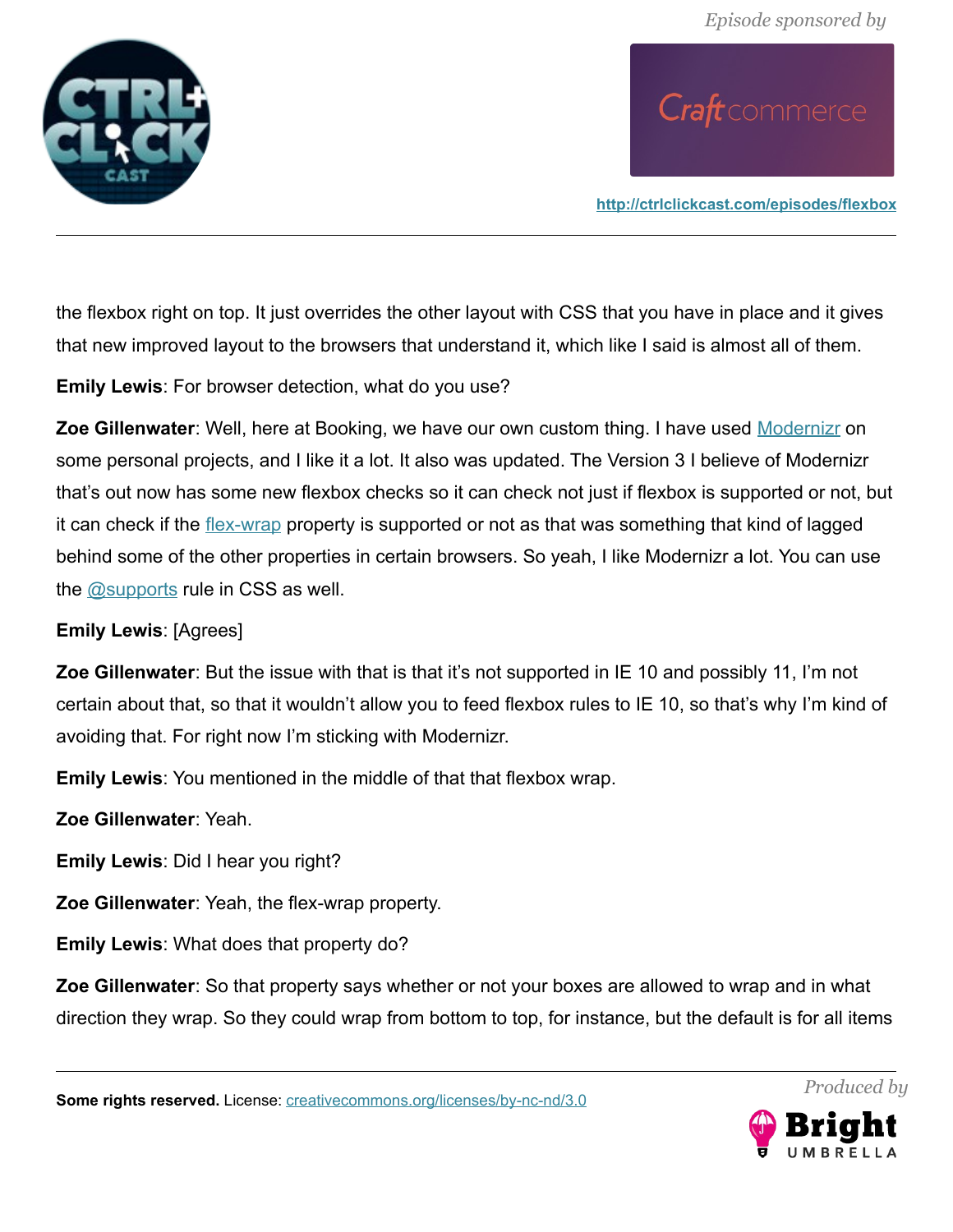

**<http://ctrlclickcast.com/episodes/flexbox>**

to stay on the same line, which means row or column, no matter what. So it kind of takes care of that issue of float wrapping that it sometimes made. Float layout is really difficult when you have a float or something after the float dropping down and you didn't understand why it was dropping down.

**Emily Lewis**: [Agrees]

**Zoe Gillenwater**: And it was because of one extra pixel somewhere. So with flexbox, you can say, "No, you always have to stay on the same line or yes, you are allowed to wrap."

**Emily Lewis**: Oh, I love that.

Lea Alcantara: It's interesting because Zoe sent us a few links to just read up flexbox and resources, and one of the awesome ones I think is this flexbox cheat sheet because it like visually shows you what the CSS would look like and then like in little icons and illustrations how that will translate in the layout, and that flex-wrap concept, I'm just looking at that and I'm like my brain is exploding because there's a wrap-reverse concept. [Laughs]

**Zoe Gillenwater**: Yeah.

**Lea Alcantara**: And I'm like, "What?" [Laughs]

**Zoe Gillenwater**: [Laughs]

**Emily Lewis**: [Laughs]

**Lea Alcantara**: I've only ever seen for years and years and years, it's always like, "Okay, the last element goes to the next line as always forever and ever."

**Zoe Gillenwater**: Yes, yeah.

**Lea Alcantara**: And now I'm like, "What, there is a different way if you want that?" [Laughs]

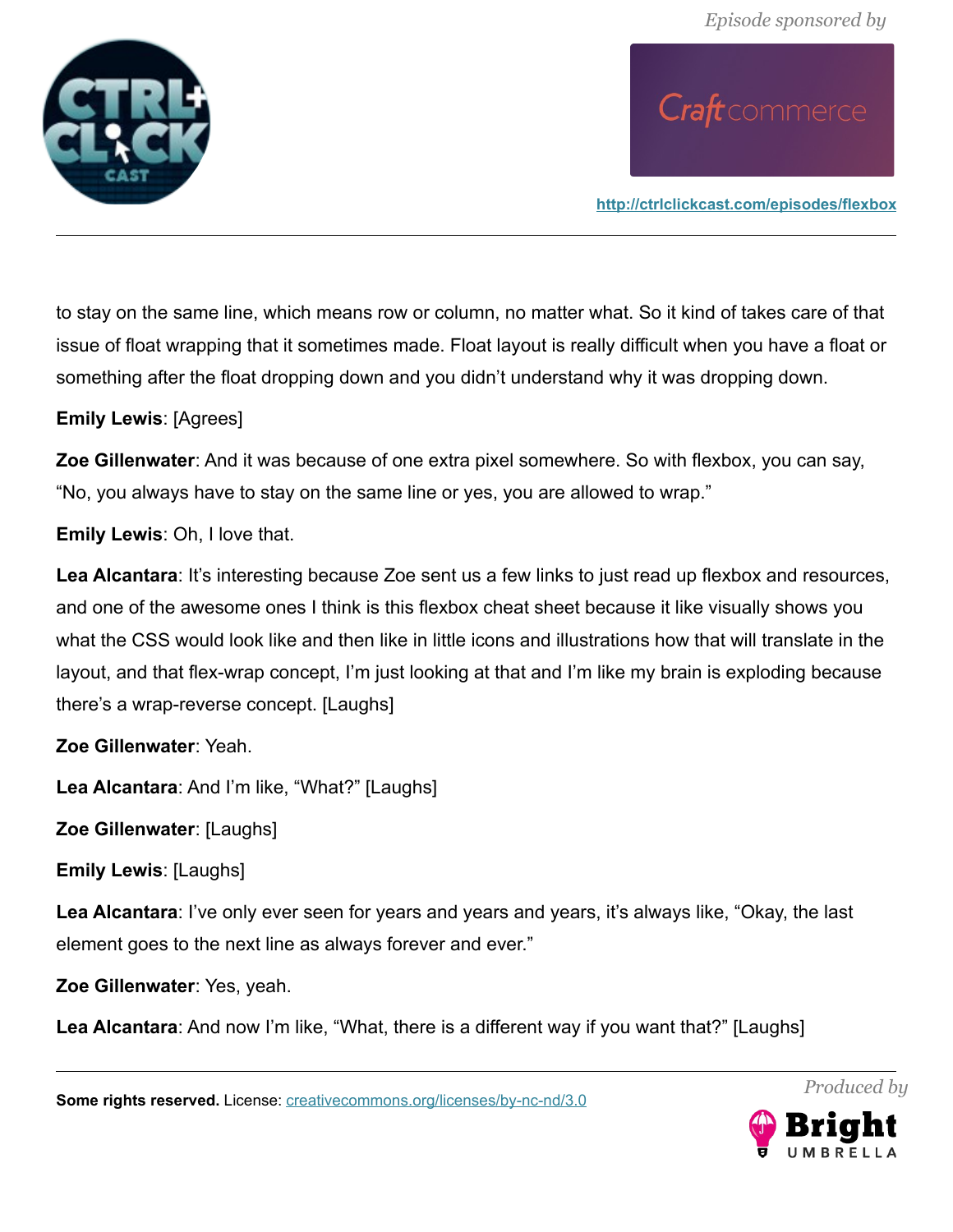

**<http://ctrlclickcast.com/episodes/flexbox>**

**Zoe Gillenwater**: Yeah, that's the thing. It was designed to work like with any sort of language, any writing direction and flow content in any direction, which I think that's one of the reasons why a lot of people are kind of overwhelmed by it at first.

**Lea Alcantara**: Right.

**Zoe Gillenwater**: It's because the names of the properties, it's not like float left. That's really clear, like something is going to go to the left, you know?

**Lea Alcantara**: Right.

**Emily Lewis**: [Agrees]

**Zoe Gillenwater**: But when it's like saying, "*align: flex-start;*" you're like, "What is flex-start? What side is that?"

**Lea Alcantara**: Right.

**Zoe Gillenwater**: But it uses those terms on purpose so that it can be worked with any sort of language and any writing direction.

**Lea Alcantara**: Right.

**Zoe Gillenwater**: So seeing it visually like you were talking about it in those diagrams or just playing with it yourself like in your developer tools in your browser, changing the value and seeing immediately how it updates, that's really helpful to make sense.

**Lea Alcantara**: I like that because I feel like that's a lot more friendly for just general discussion, like do you know the concept when we're writing classes, you're not supposed to be so prescriptive so like it's not going to be blue or whatever, right?

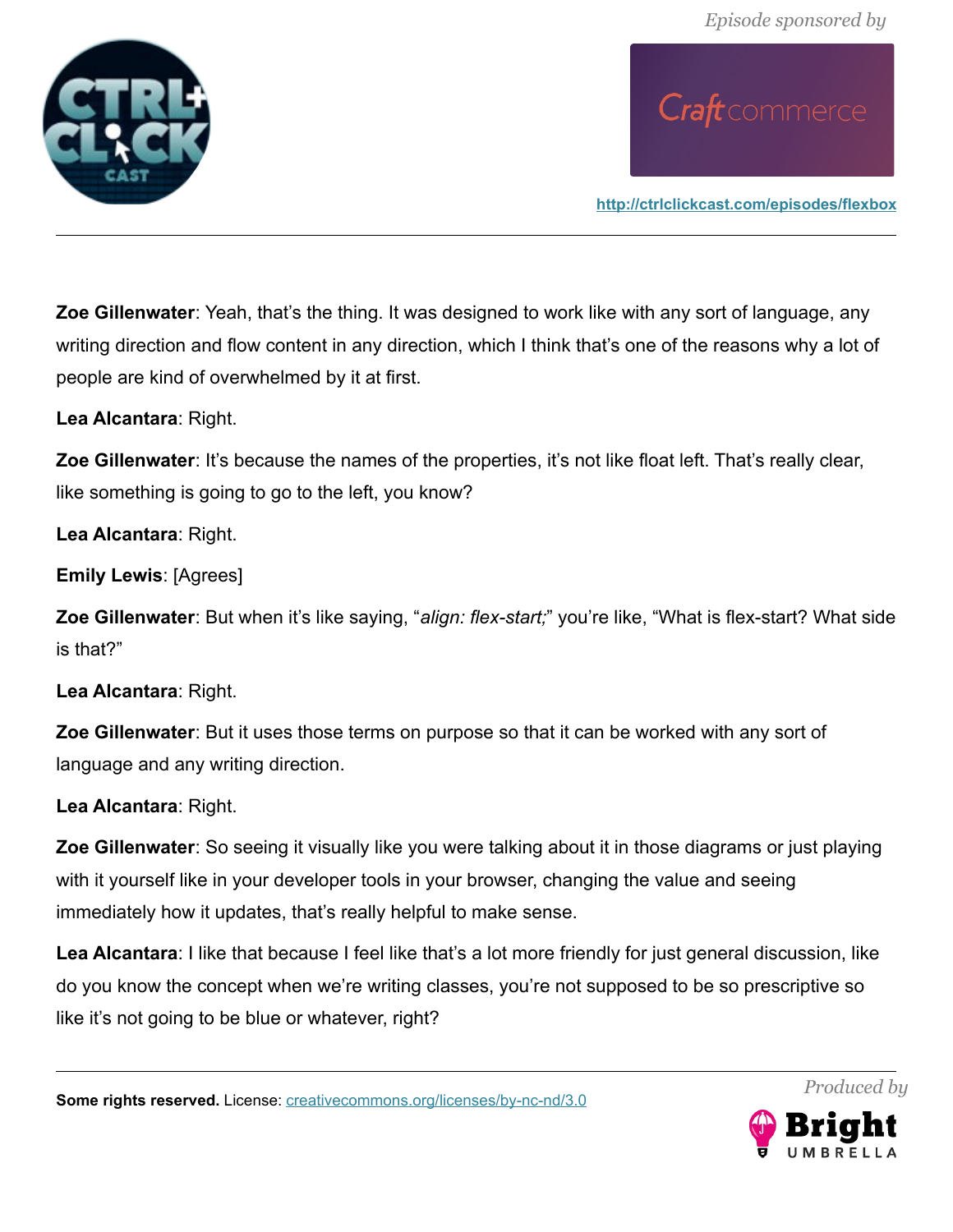*Episode sponsored by*





**<http://ctrlclickcast.com/episodes/flexbox>**

**Zoe Gillenwater**: Right, yeah.

**Lea Alcantara**: Like you talked about the description. So here it's like flex-start, it doesn't specify like a specific position per se.

**Zoe Gillenwater**: Right.

**Lea Alcantara**: Like left or right so it's a lot more flexible.

**Zoe Gillenwater**: Yeah.

**Lea Alcantara**: What also seems to occur to me is that these types of options allow for better international sites.

**Emily Lewis**: [Agrees]

**Lea Alcantara**: Because I feel like in the Western world, we're always going left to right up and down.

**Zoe Gillenwater**: Yeah.

**Lea Alcantara**: While a lot of Asian, Chinese or Japanese characters, it's up and down right to left.

**Zoe Gillenwater**: Yeah. Arabic and Hebrew are right to left.

**Lea Alcantara**: Right.

#### *Timestamp: 00:19:56*

**Zoe Gillenwater**: Like yeah, there are a lot of different variations and the flexbox, because it has those kinds of neutral terms, it just automatically switches things for you if the website has a different direction like on the body tag.

**Lea Alcantara**: Right.

**Some rights reserved.** License: *creativecommons.org/licenses/by-nc-nd/3.0* 



*Produced by*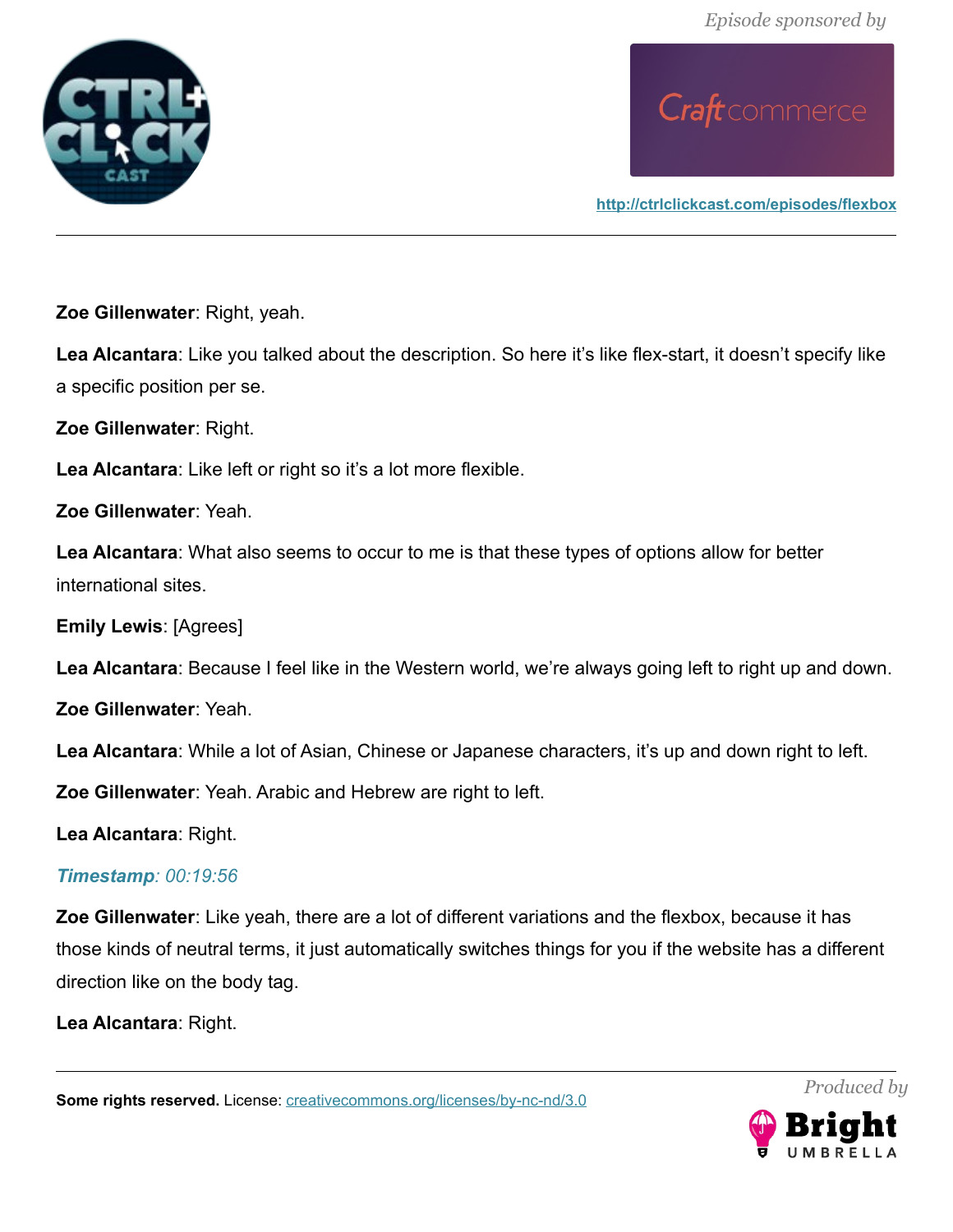

**<http://ctrlclickcast.com/episodes/flexbox>**

**Zoe Gillenwater**: So you don't have to write CSS and changing all of your float left to float right. It just automatically switching things.

#### **Lea Alcantara**: Right.

**Emily Lewis**: I'm just curious, Zoe, does this save you time in terms of your front-end development? I'm just looking at the examples you shared with us, and I was like, "Wow, this probably would be a lot faster than me writing four dozen media queries to get things to work differently." [Laughs]

#### **Lea Alcantara**: [Laughs]

**Zoe Gillenwater**: [Laughs]

**Emily Lewis**: Is there a huge learning curve, but then it becomes like faster development, or is it about the same?

**Zoe Gillenwater**: Let's say there definitely is a learning curve if you're used to making layouts with like floats or inline-block or *display: table-cell;* But then after that, I think it is faster. It usually results in a fewer lines of CSS that you have to write, and like I said, there are a lot of properties that take care of common alignment and spacing things that would have taken like all of these, like extra <div>s and like crazy CSS to accomplish and instead you can just set like one property and one value and be done with it. So it helps a lot with those sorts of things.

**Emily Lewis**: Yeah, I like how it seems to allow content blocks to take up the space that they're in as opposed to like I call it the squishy middle, like I have different breakpoints that I just generally aim around and then as I'm developing, there's like squishy bits on this page where this needs to fill this much space, and on a different page, it's a little different and so I have all these media queries for these discreet issues as opposed to the overall site layout.

**Some rights reserved.** License: *creativecommons.org/licenses/by-nc-nd/3.0* 

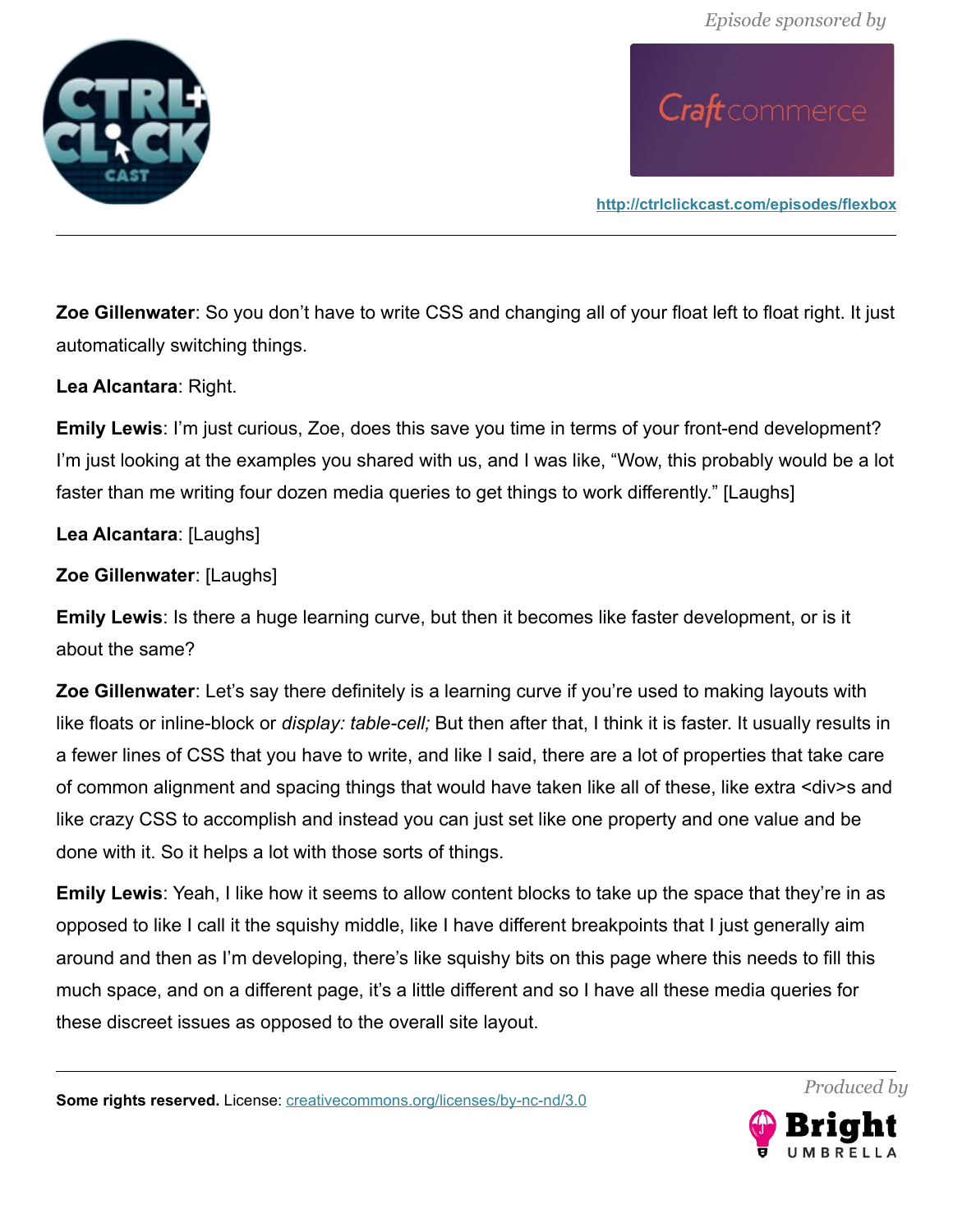

**<http://ctrlclickcast.com/episodes/flexbox>**

**Zoe Gillenwater**: Yeah.

**Emily Lewis**: And I feel like this appears that it would resolve that sort of squishy middle aspect the sort of things the media queries that I have to set once I'm looking at a page and kind of resizing it and seeing how it flows because when, let's say, a content box, there's not enough space in a given viewport for it, it drops to the next level, but then it becomes the full width of it.

#### **Zoe Gillenwater**: Right.

**Emily Lewis**: But without me saying, "Oh, well, in this situation, it's 50% wide and then when it goes up to 960 pixels, then it's a 100% wide."

**Zoe Gillenwater**: Right.

**Emily Lewis**: It just sort of fills the space.

**Zoe Gillenwater**: Yeah, absolutely. It's good for making the content kind of wrap more elegantly between your breakpoints, and so you have those breakpoints to kind of optimize like, "Here is what I want the layout to look like at this size because it looks horrible if I don't add a breakpoint here." Right?

**Emily Lewis**: Right.

**Zoe Gillenwater**: But then often, getting close to those breakpoints, it might start looking a little bit awkward so flexbox can sometimes help, yeah, to kind of clean up some of those little awkward areas by making the content. The box is more responsive to their content.

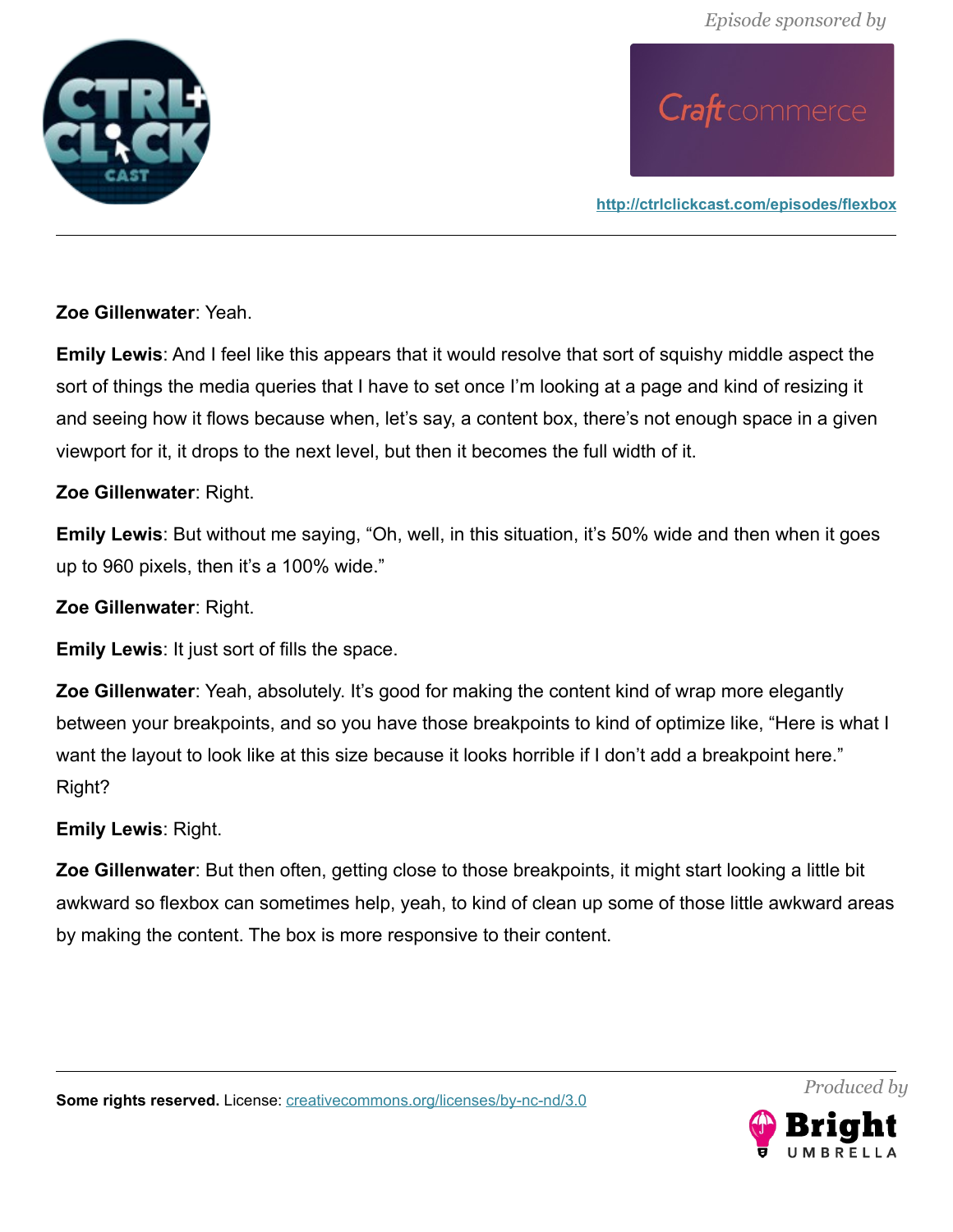

**<http://ctrlclickcast.com/episodes/flexbox>**

**Emily Lewis**: So this wasn't a question that we sent you in advance. But I'm just curious, is flexbox like your preferred method now, or do you still use other methods? Do you ever do layouts with the Grid Layout?

**Zoe Gillenwater**: Yeah, I still use other methods because I do have to support back to IE 7 at Booking.com. If I can accomplish something with display: inline-block, then I'll just do it that way. I will add flexbox if there's a benefit to having flexbox.

#### **Emily Lewis**: [Agrees]

**Zoe Gillenwater**: But I'm not going to just use it just because it's there. So there is still a lot of the validity in using *display: inline-block* or *table-cell;* but flexbox is something that I probably use the majority of the time. So not on every layout thing I write nowadays, but probably more often than not, I do use flexbox.

**Emily Lewis**: And you mentioned earlier an accessibility concern regarding like tabbing order or screen reader order. Are there any other accessibility issues that flexbox introduces that we should be concerned about?

**Zoe Gillenwater**: No, pretty much the only issue is how it affects the non-visual order. But like I said, you can use that for good or for evil. [Laughs]

**Lea Alcantara**: [Laughs]

**Zoe Gillenwater**: So you could use it as an advantage or you could kind of abuse it and make things really crazy in HTML and then try to fix it with flexbox. So as long as you're using the flexbox order property just to do purely decorative reordering, so not changing the meaning of the content by reordering it, then you should be fine in terms of accessibility.

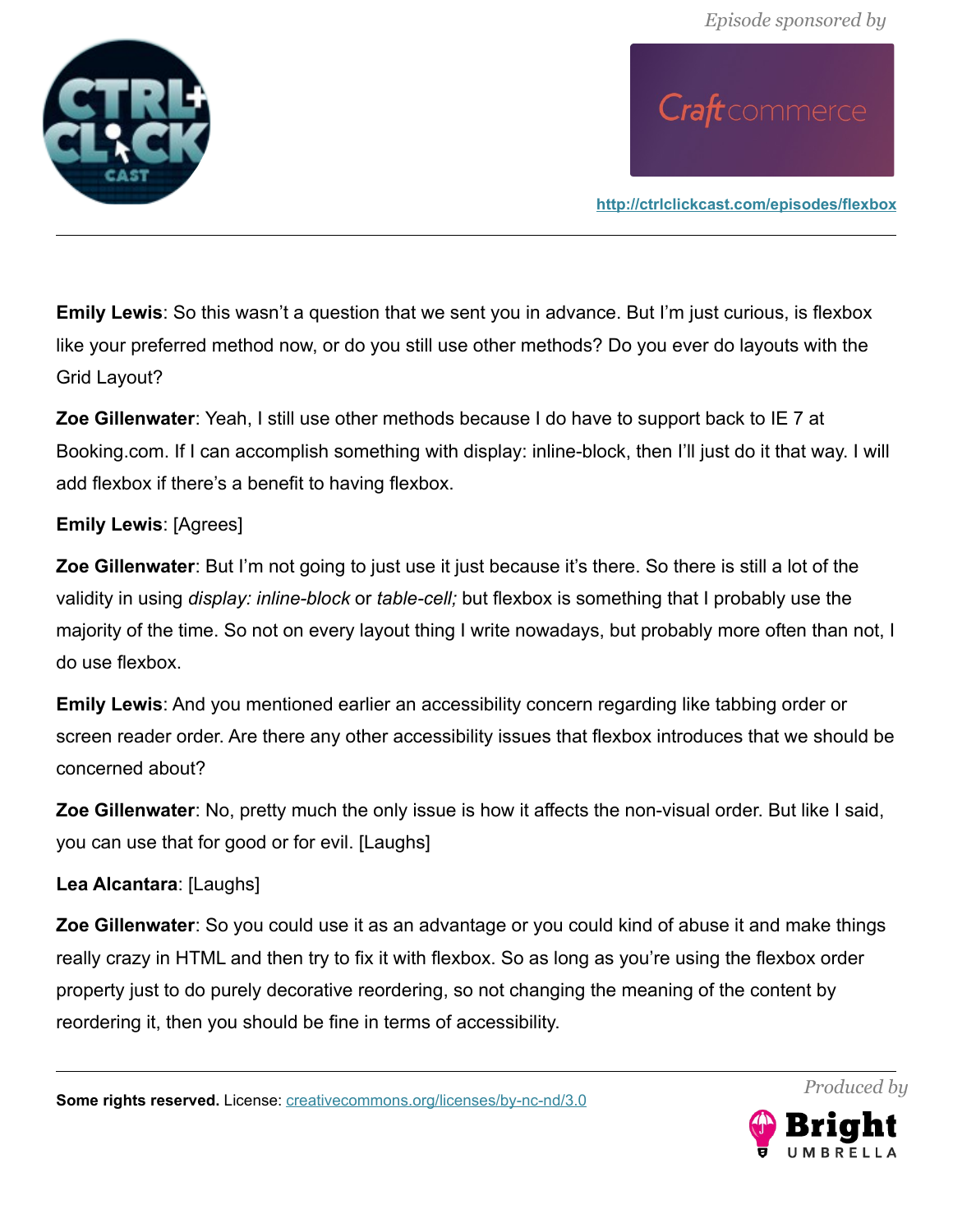

**<http://ctrlclickcast.com/episodes/flexbox>**

**Emily Lewis**: And I feel like things like HTML source order, that's just fundamental, like you should be making sure that it is good to start with.

**Zoe Gillenwater**: Absolutely.

**Lea Alcantara**: So you kind of mentioned when you were saying part of the benefits of flexbox is you end up writing less CSS and that leads to me thinking like, "Oh, are there performance benefits to flexbox or are there performance concerns with flexbox? Like what are pros and cons in terms of like things rendering quickly and working?

**Zoe Gillenwater**: I think the performance aspects of flexbox are something that I would love to see tested a whole lot more, and I think a lot of it is just because it is kind of new in being used in real, live production code, so there hasn't been a lot of research done about this. I do think it can have benefits and disadvantages like you mentioned. So it doesn't have any speed problems in terms of the actual page load time compared to like *display: table-cell;*

Paul Irish did a test a couple of years ago and found that the current spec, the current version of flexbox didn't have any problems there compared to display: table-cell; and it was much faster than the old version of flexbox, so that was good.

#### **Lea Alcantara**: [Agrees]

**Zoe Gillenwater**: It can cause issues in that since you don't have to put explicit dimensions on things and you can shift boxes around with it like I was just talking about, that means that when the browser is loading a page with a bunch of flexbox boxes on it, it's possible that the users will see content resizing and shifting as new content loads in because the browser doesn't know yet how big to make it.

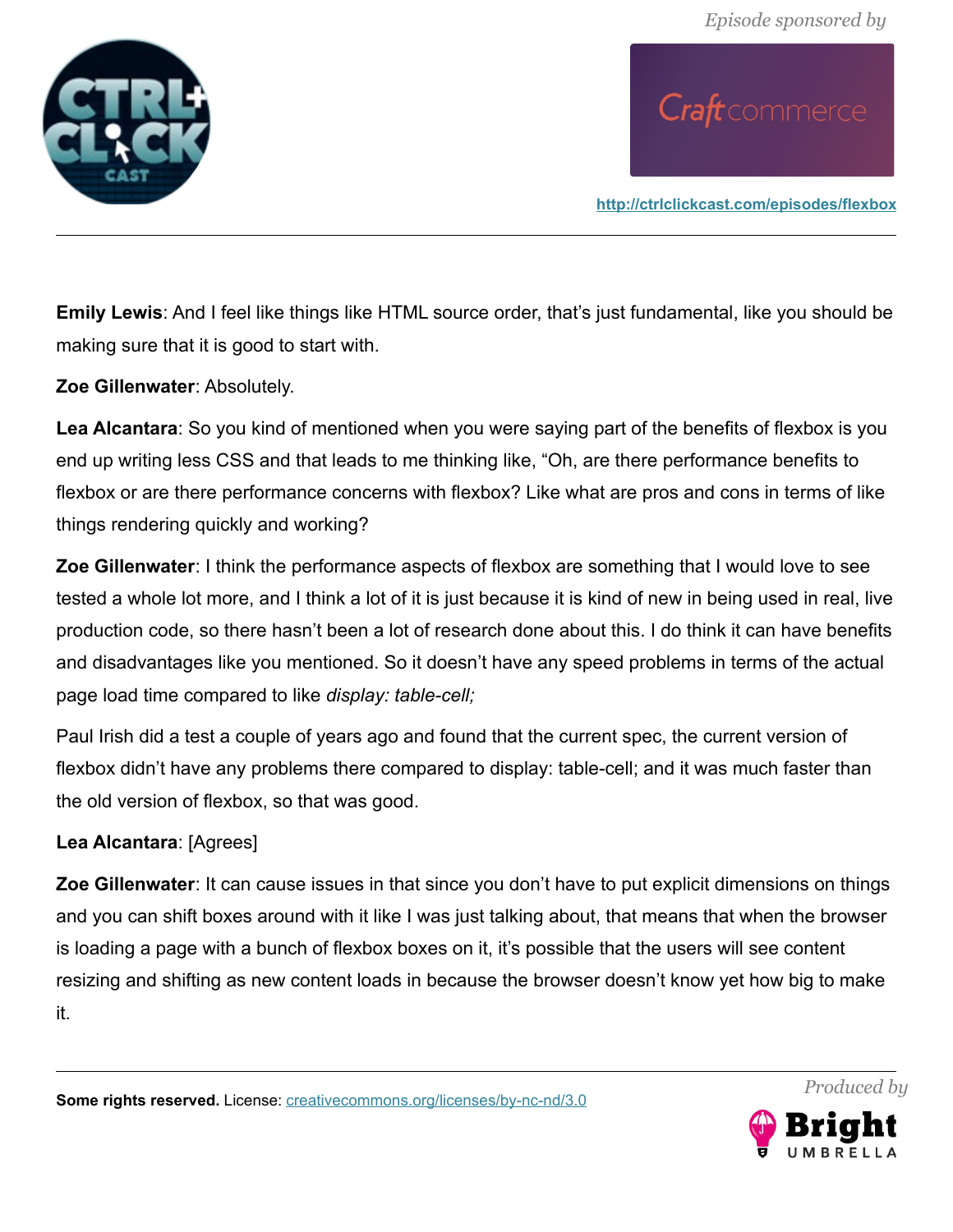

**<http://ctrlclickcast.com/episodes/flexbox>**

**Emily Lewis**: Right.

**Lea Alcantara**: [Agrees]

**Zoe Gillenwater**: So that's the perceived performance sort of thing. So yeah, there are kind of pros and cons. Basically, if you wanted to avoid that perceived performance problem, you could just avoid using flexbox for your overall page layout and then use it mainly to layout individual components. I find that works better anyway. It wasn't really designed to be an overall page layout tool. The Grid Layout Module is going to be a lot stronger for that use case, but flexbox is really good laying out kind of widgets and components and modules inside those major page sections.

**Emily Lewis**: So in terms of like you were describing, I mean, is that kind of like a "Flash of Unstyled Content (FOUC)" as it's trying to like figure out what it looks like as the page is rendering?

**Zoe Gillenwater**: It's kind of similar to that, but it would be that the content...

**Emily Lewis**: Flash of unlaid out content? [Laughs]

**Lea Alcantara**: [Laughs]

**Zoe Gillenwater**: Yeah, if you have a whole bunch of flexbox boxes that none of them have explicit dimensions, then as they come in, then they'll have to resize and move around to make room, and so that might be kind of an awkward user experience.

**Emily Lewis**: Would progressive enhancement address that where you had specified widths and then the layout was triggered in terms of the order you wrote it in your CSS?

**Zoe Gillenwater**: It's possible. I think, yeah, like I said, this would be something that is ripe for experimentation. I'd love to do more there and see what other people find using it again in the real

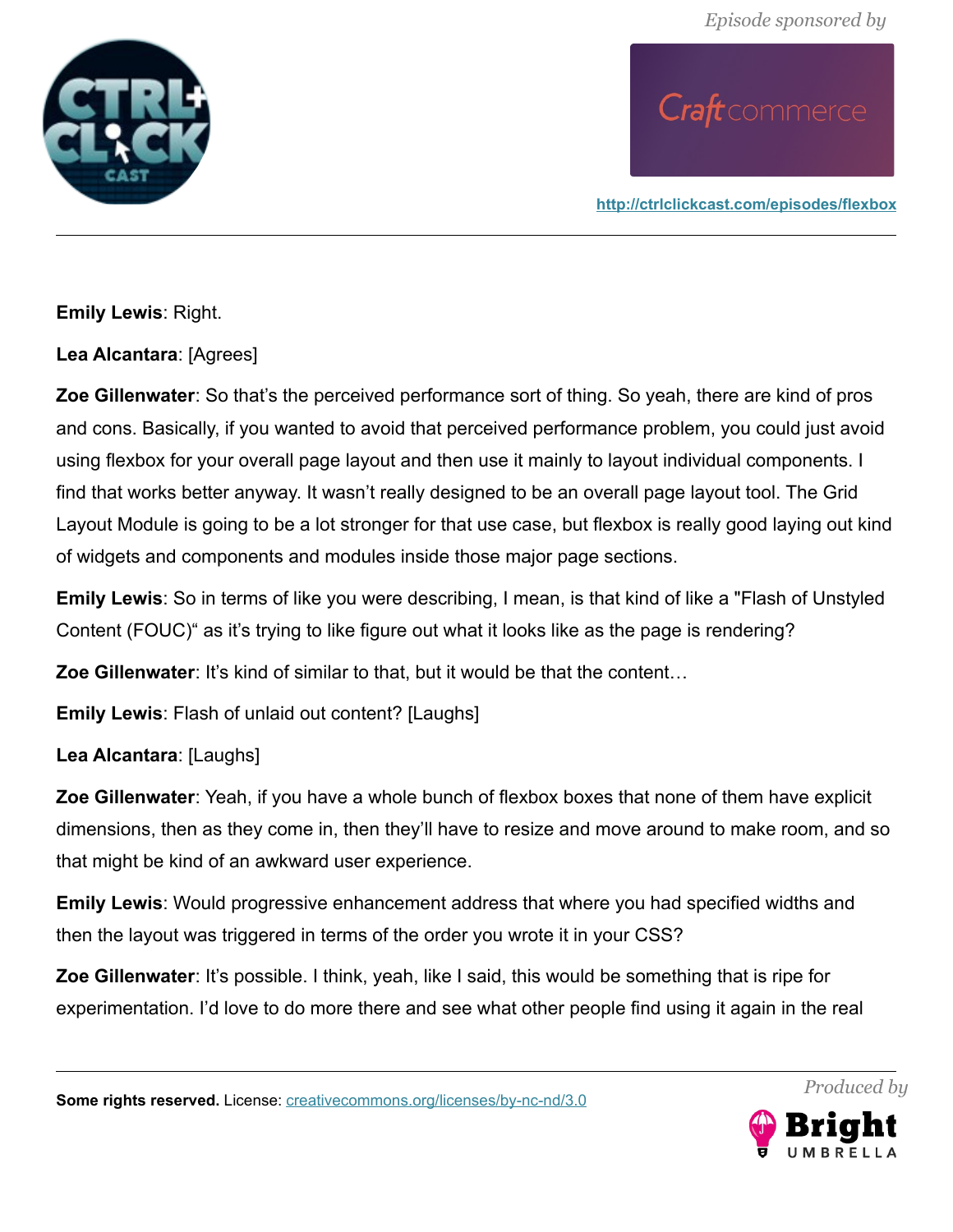

**<http://ctrlclickcast.com/episodes/flexbox>**

world, seeing how it performs for people. I think we need more information on this and more examples.

**Emily Lewis**: Well, speaking of, what's your perception of its use right now? Do you sense that a lot of people are starting to use it, or is it still a ways off from being widely adopted?

**Zoe Gillenwater**: I think a lot of people are starting to use it, so I've been speaking about it at conferences for a few years really, and in the last – I don't know – six months when I've spoken about it, lots of people have said that they are already using it. I mean, obviously, that's kind of skewed towards the type of people who go to conferences. [Laughs]

**Emily Lewis**: Right. [Laughs]

**Lea Alcantara**: Sure. [Laughs]

**Zoe Gillenwater**: So I don't think it's in wide use among just kind of ordinary plugging away at your job sort of web developer person.

**Emily Lewis**: [Agrees]

**Zoe Gillenwater**: But among a certain subset of the web world, it definitely is getting use now.

**Emily Lewis**: So we talked a little bit about accessibility, a little bit about performance and even progressive enhancements, are there any things more along those challenge aspects of flexbox that we should consider?

**Zoe Gillenwater**: Well, like anything, there are bugs with certain browsers.

**Emily Lewis**: [Agrees]

**Lea Alcantara**: [Agrees]

**Some rights reserved.** License: *creativecommons.org/licenses/by-nc-nd/3.0* 

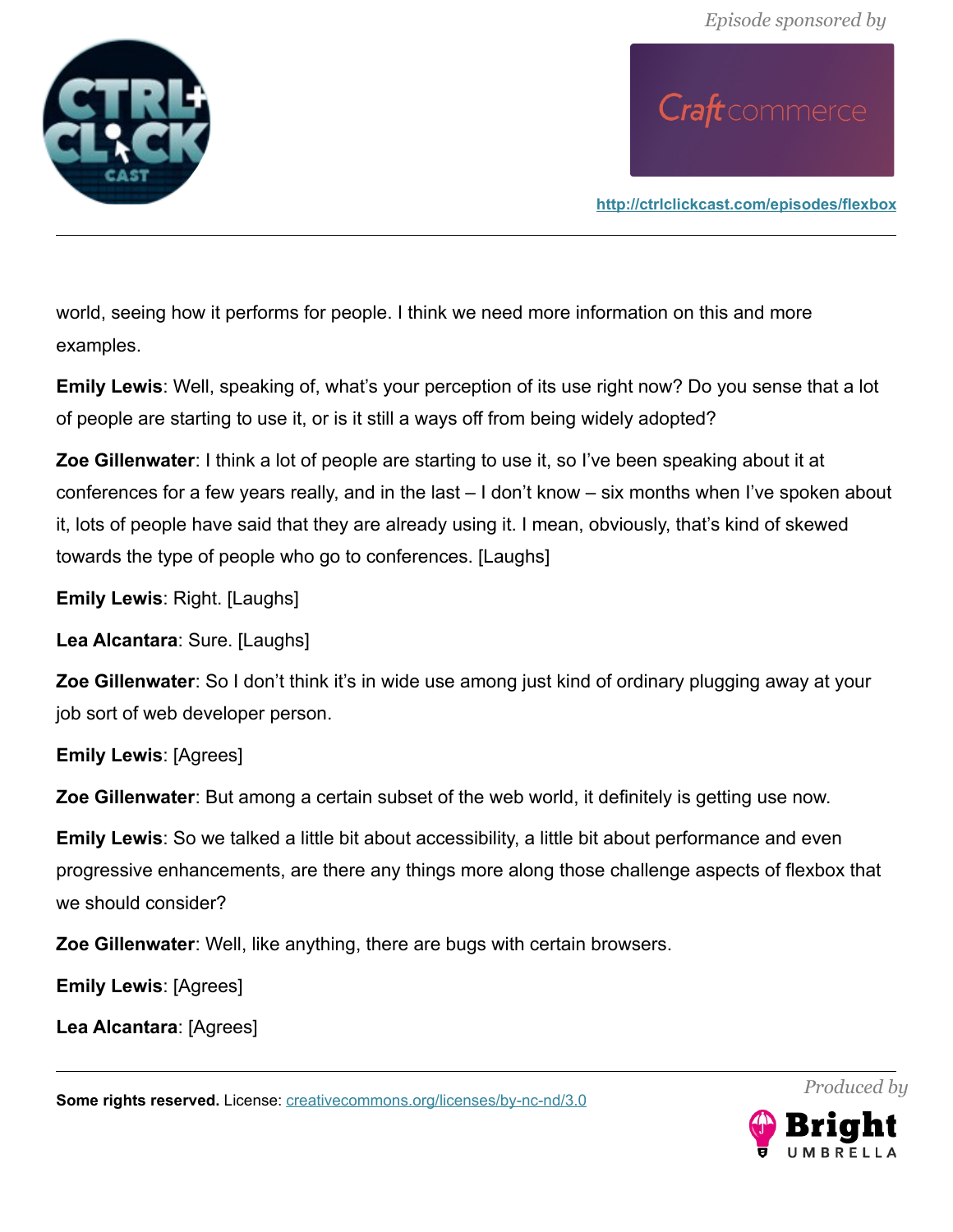

**<http://ctrlclickcast.com/episodes/flexbox>**

**Zoe Gillenwater**: Unfortunately, IE tends to be the main offender here still.

**Lea Alcantara**: [Laughs]

**Zoe Gillenwater**: So IE 11 has some flexbox bugs. There's work around for many of them. Phil Walton has like a repo on GitHub called flexbugs where he documents a bunch of these. It's not just IE 11, but there are bugs with some other browsers as well, but at least since there's starting to be documented now. You can learn maybe some workarounds for them, and it's a new part of the layout algorithm that browsers are adding so it make sense that there are going to be some bugs, but so far I haven't run into too many problems there.

**Emily Lewis**: That's always good to hear. [Laughs]

**Lea Alcantara**: Yeah, yeah, for sure. [Laughs]

**Emily Lewis**: So is flexbox particularly suited to a particular type of site or even a code base?

#### *Timestamp: 00:29:47*

**Zoe Gillenwater**: Nothing kind of immediately comes to mind there. I mean, the main thing that comes to mind is, just like I said before, it's really good for laying out kind of components, flexible components. So it's good for kind of web appy-like sites, if I could call it that and good at those sorts of widgets and that sort of thing. [Laughs]

**Emily Lewis**: Right.

**Lea Alcantara**: Right.

**Zoe Gillenwater**: It wouldn't be probably as much use for kind of just a small business website where you have just your two columns and you have your big hero image and that sort of thing.

**Some rights reserved.** License: [creativecommons.org/licenses/by-nc-nd/3.0](http://creativecommons.org/licenses/by-nc-nd/3.0/)

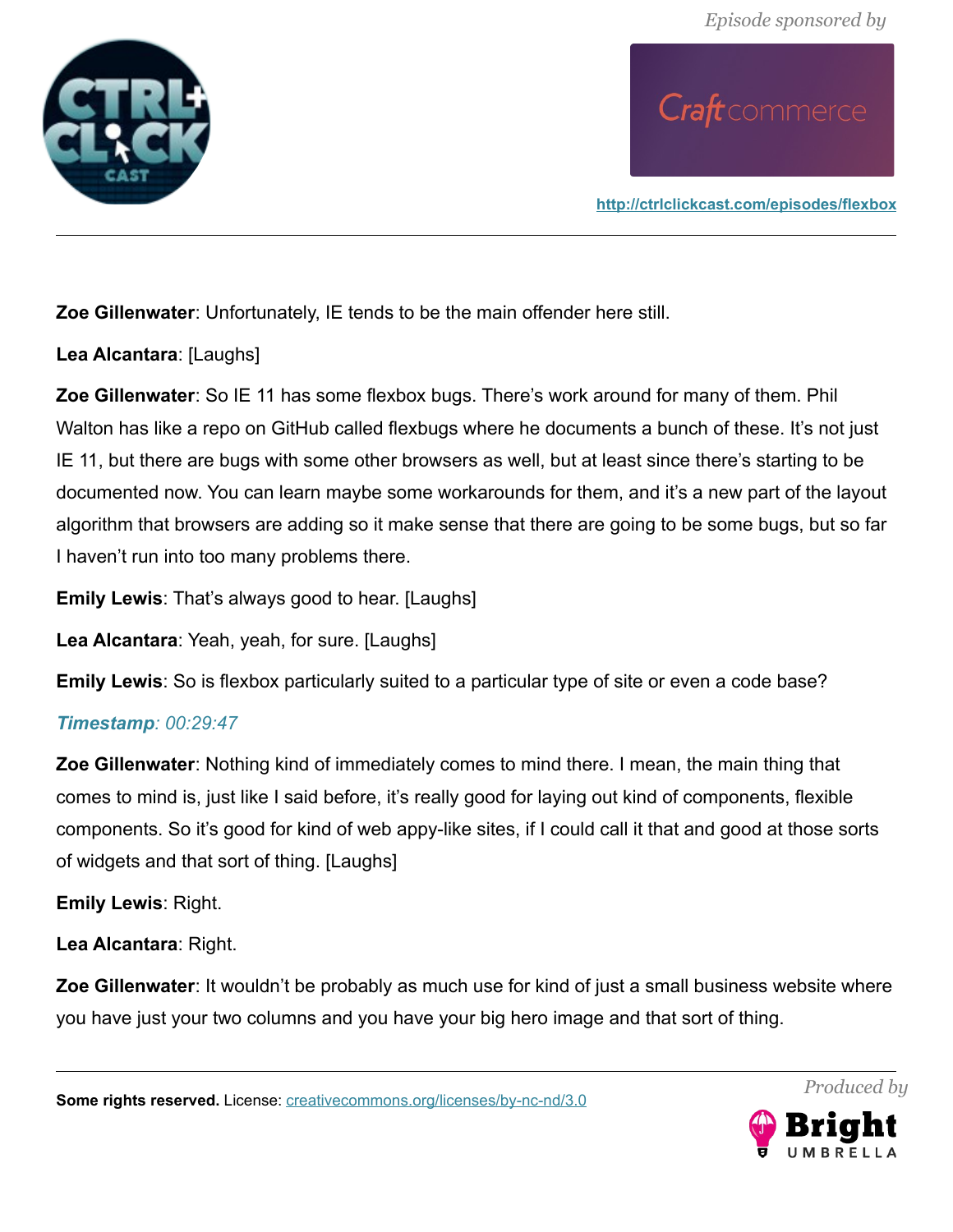

**<http://ctrlclickcast.com/episodes/flexbox>**

#### **Emily Lewis**: [Agrees]

**Zoe Gillenwater**: And not that you couldn't use it there, but it just doesn't offer as many benefits in those sorts of situations.

**Emily Lewis**: You had mentioned that flexbox wasn't necessarily addresses the layout of an entire page. Can you expand on that a little bit, why it's more suitable for kind of the internal components?

**Zoe Gillenwater**: Sure. So, one thing that makes it not great at the overall page layout is that it is not an actual grid system. So you see people trying to use flexbox to make grids and you can do that to some extent, but it wasn't designed to be a grid system and you'll find that flexbox will make boxes be proportional to one another within the same line, so row or column.

#### **Emily Lewis**: [Agrees]

**Zoe Gillenwater**: But as soon as you get onto the next row or column, it doesn't care what happened in the row or column before, so it's not going align things up with the other rows or columns.

#### **Emily Lewis**: [Agrees]

**Zoe Gillenwater**: If you're trying to get a very precise grid with flexbox, you will probably run into trouble there, and the way to work around that with flexbox is to go back to giving everything explicit percentage widths, but then you're losing a lot of the point of flexbox if you're still going to have the same sort of grid CSS that you had before where everything has like 66.3784%, you know, and that's good with things that you do with those sort of grid systems.

**Lea Alcantara**: [Laughs]

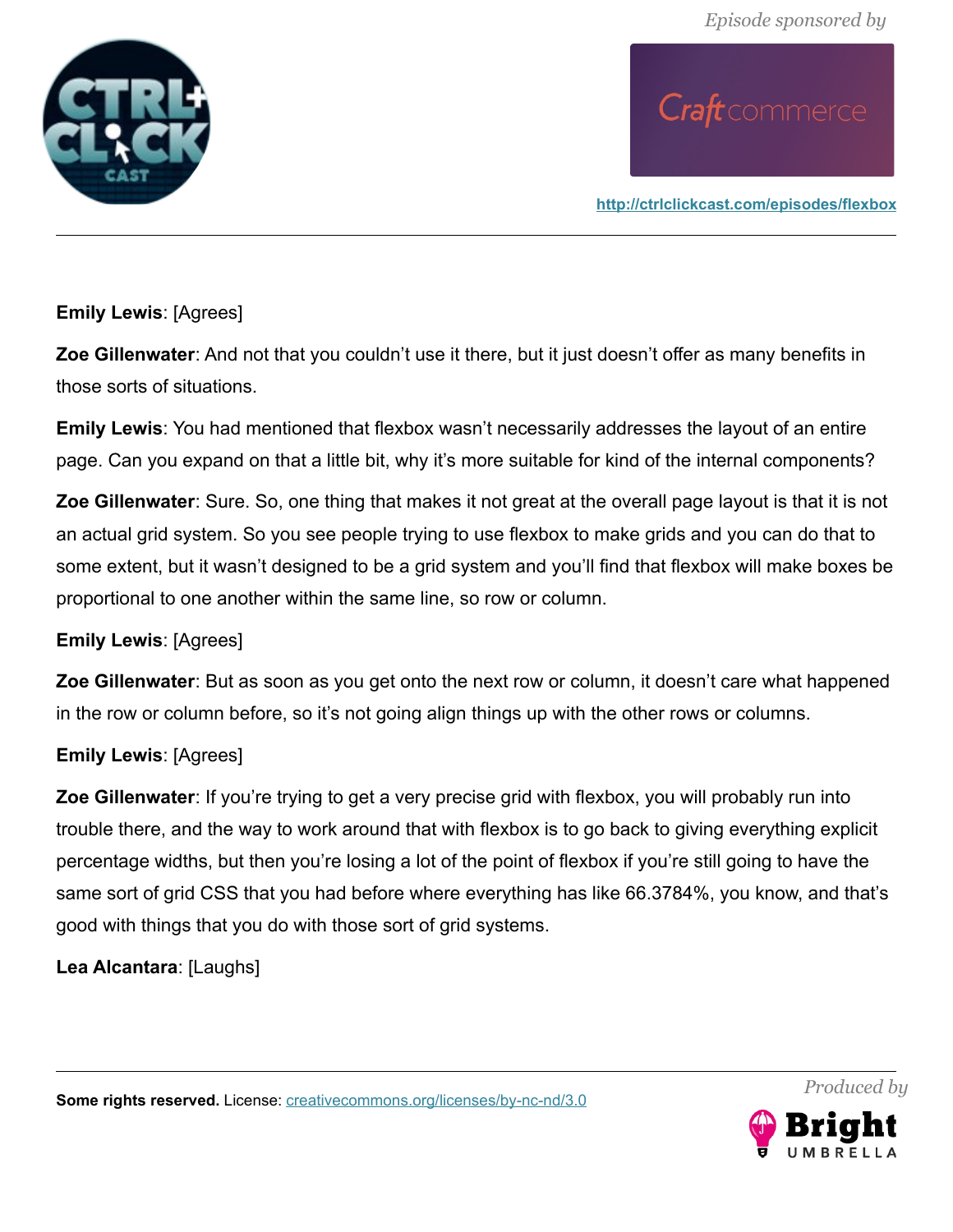

**<http://ctrlclickcast.com/episodes/flexbox>**

**Zoe Gillenwater**: So that's a big reason why it's not that well suited to overall page layout, unless it's a pretty simple sort of page layout. So if you have kind of the stacked bar sort of layout where you have your big hero image and then you have your bar with your three little features of your product and then you have your bar with your testimonials and you want them to all be vertically centered with each other, like you could use flexbox for that sort of pretty simple page layout, but it's not going to create like perfect grids for you. Does that make sense?

**Emily Lewis**: Yeah.

**Lea Alcantara**: Yeah.

**Zoe Gillenwater**: I know it's kind of hard to talk about without seeing it.

**Emily Lewis**: Yeah, I mean, every time you talk about code, it's hard because a lot of times you have to visualize it.

**Zoe Gillenwater**: Yeah.

**Emily Lewis**: But we make a lot of those kind of sites so I know exactly what you're talking about. [Laughs]

**Lea Alcantara**: [Laughs]

**Zoe Gillenwater**: Yeah. [Laughs]

**Lea Alcantara**: But I think the summary is really like if there are multiple components, flexbox can probably work better with that type of page or site, and if it's just literally a simple here's one piece of content and then like one sidebar and one hero, do you really necessarily need to have like everything flow in a mystical interesting way? [Laughs]

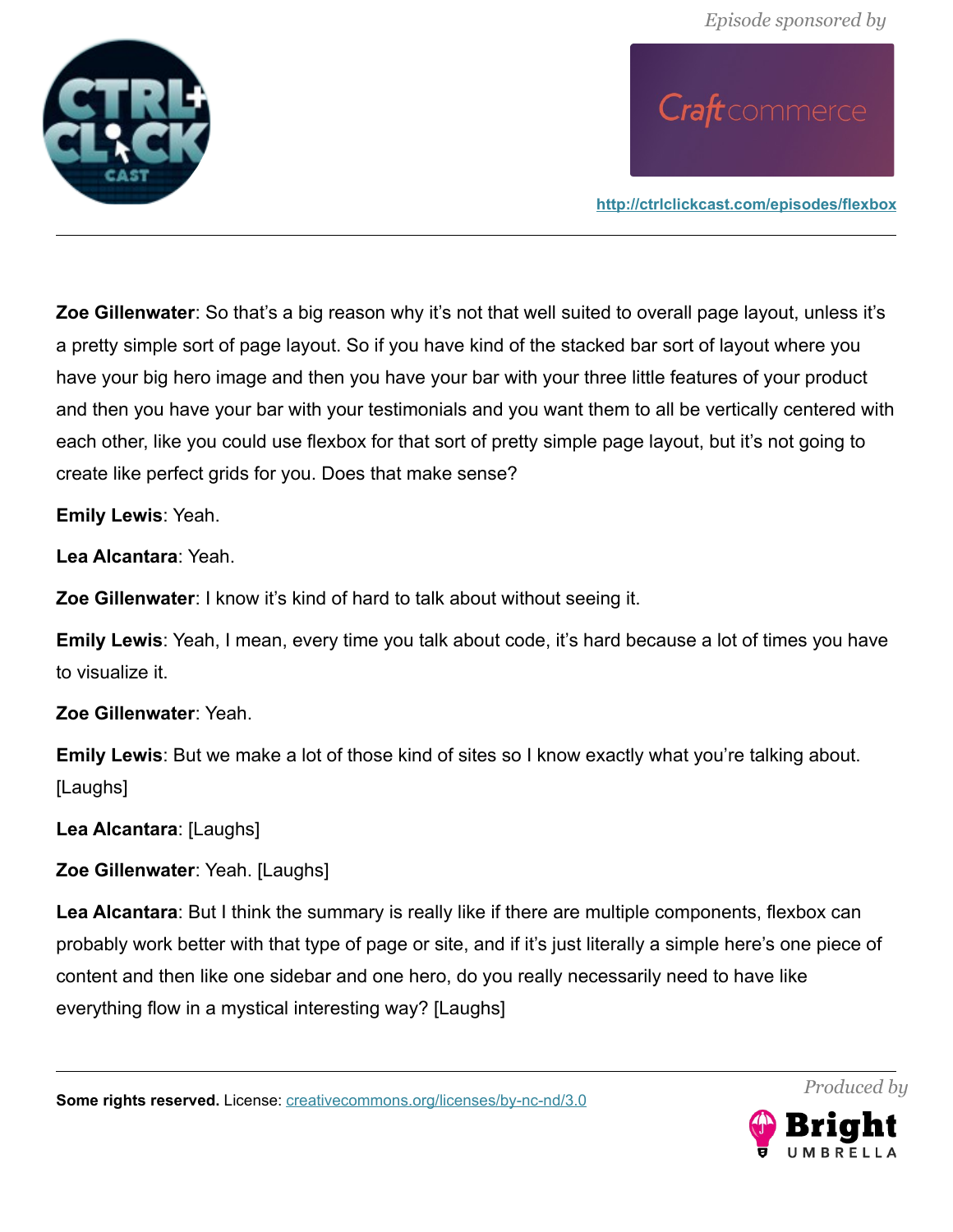

**<http://ctrlclickcast.com/episodes/flexbox>**

**Zoe Gillenwater**: Yeah, right. Yeah, I mean, the layout tools we already were using before handled that sort of simple layout already pretty well.

**Emily Lewis**: And if I'm hearing you correctly, like I don't think flexbox is going to replace what we've done in the past. It's just another option that we can build into our layouts.

**Zoe Gillenwater**: That's what I think. I think that's a good way to look at it, and I think that when we finally do have the [CSS Grid Layout Module](https://www.w3.org/TR/css3-grid-layout/) supported in browsers that flexbox and grid layout are going to go really well together. So I think someday we're going to be laying out the overall page layout with CSS Grid Layout and then within those major sections that the grid creates, then we will use flexbox to create the components and to lay out individual pieces of content with each other in a proportional flexible way.

Lea Alcantara: It's very cool. So when you're actually sitting down to write all this code, do you use something like Sass or any other preprocessor to build it out?

**Zoe Gillenwater**: Yeah, Sass is really useful for flexbox because, as I mentioned it, it went through a bunch of changes and so there are the different browser prefixed versions as well as different names for some of the properties for older browsers, so there are a lot of Sass mixins that help manage all of that generating the different browser variants for you, so that makes things a lot easier. You can use [Autoprefixer](https://autoprefixer.github.io/) as well to add all of that stuff.

#### **Emily Lewis**: [Agrees]

**Zoe Gillenwater**: The problem with using Autoprefixer with flexbox I think is that you cannot tell it to not put in the 2009 syntax of flexbox.

**Lea Alcantara**: Oh, okay.

**Some rights reserved.** License: *creativecommons.org/licenses/by-nc-nd/3.0* 

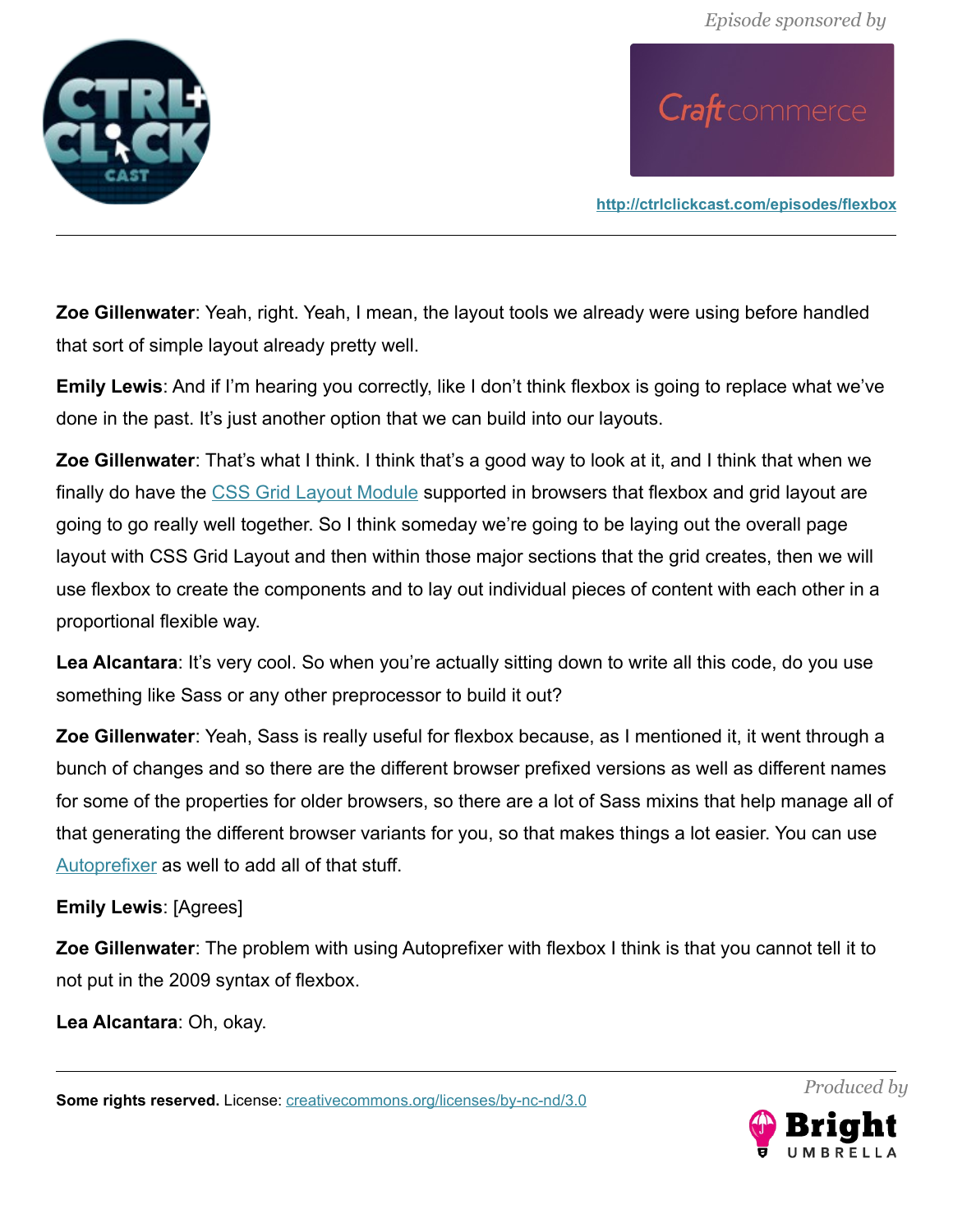

**<http://ctrlclickcast.com/episodes/flexbox>**

**Zoe Gillenwater**: So that's used by old Safari and old Android, and they supported an old version of flexbox that's pretty slow to render, and it's also kind of buggy. It doesn't have flex-wrap support. So I don't really like using that version, but Autoprefixer is going to add that version no matter what, unless you exclude those browsers from all of your Autoprefixer CSS, that's perfectly valid. But if you want to support those browsers, but just not with flexbox, you don't have that option. So I like the Sass way of doing it, having the Sass mixins which kind of control those variants, and Sass also can come in handy when you're trying to add Modernizr versions of the CSS so you can keep your flexbox and non-flexbox styles like indented with each other and so it's easier to see how they're related to each other and have your overrides together in the same place.

**Emily Lewis**: So is there such a thing as basic and then advanced flexbox or is it just flexbox?

**Zoe Gillenwater**: [Laughs] You can definitely use flexbox for really simple stuff, so you could use it to just do equal height columns or vertical centering.

#### **Emily Lewis**: [Agrees]

**Zoe Gillenwater**: So you could still have floating or whatever to create your columns, but then you add flexbox just so that they are equal in height, the background color stretches all the way to the bottom, like that's it, and that could be just adding two lines of flexbox CSS on top of your other CSS. So you can definitely use it in a really simple way like that without having to lay out like entire components with it. That would be kind of the more advanced use of flexbox.

**Emily Lewis**: I think that's probably a nice way to get comfortable with it, just using it in small, discreet sections of a given site, like I feel like equal height columns or the vertical centering alone comes up so often in even your basic "marketing" or brochure-style site.

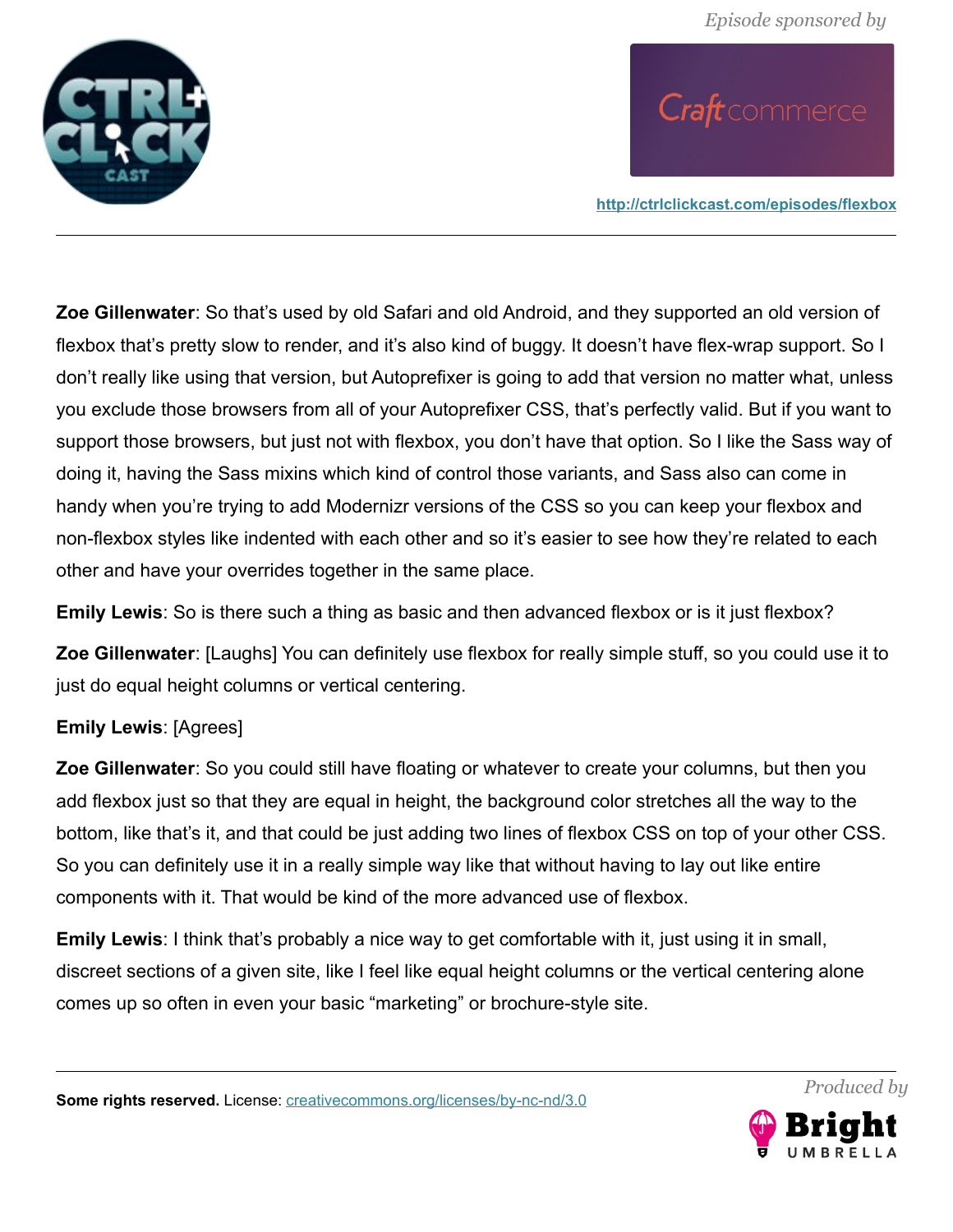

**<http://ctrlclickcast.com/episodes/flexbox>**

**Zoe Gillenwater**: Yeahl.

**Emily Lewis**: That that would be a really good way to sort of experiment, see how it fits in, and get yourself comfortable with it.

**Zoe Gillenwater**: Yeah, and I mean, another use for flexbox that I love that's really simple is just putting two things on opposite ends of the same line.

**Emily Lewis**: [Agrees]

**Lea Alcantara**: Yes.

**Zoe Gillenwater**: Which we have so many ways to do that with CSS and they work okay. [Laughs]

**Lea Alcantara**: [Laughs]

**Zoe Gillenwater**: But the problem that usually comes in when those two items can no longer fit on the same line, and one of them has to wrap.

**Emily Lewis**: [Agrees]

**Lea Alcantara**: [Agrees]

**Zoe Gillenwater**: That's usually where it gets ugly, and so flexbox can make that wrapping a lot less ugly. It can make it a lot more smart as to what point that wrapping takes place at and make it wrap to, like instead of having one wrap down to the right edge, it can wrap to the left edge underneath the other piece of content so it looks more natural of how things stack and wrap.

**Emily Lewis**: [Agrees]

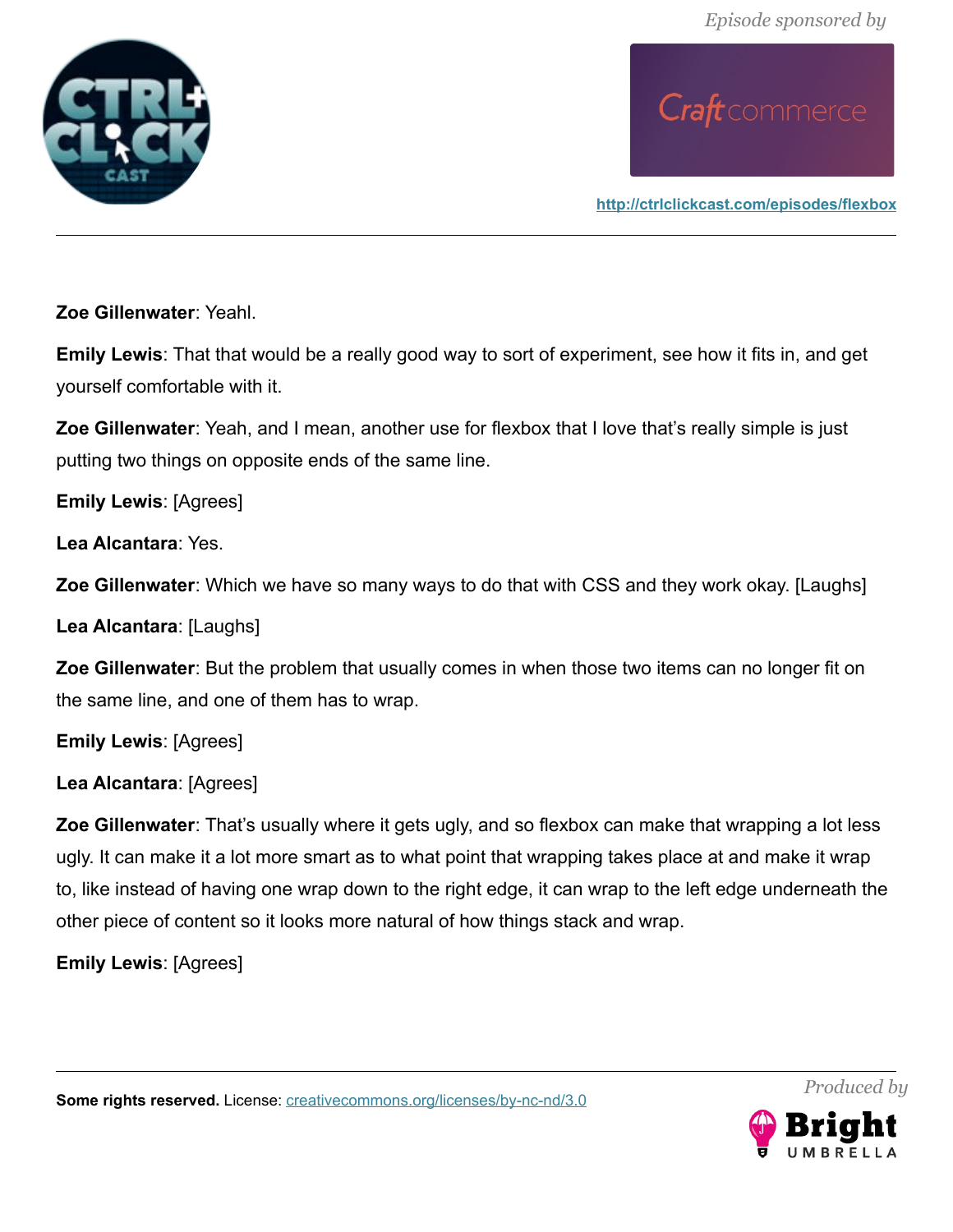

**<http://ctrlclickcast.com/episodes/flexbox>**

**Zoe Gillenwater**: And so that's another just really simple use of flexbox is just putting one thing on the left and putting one thing on the right.

**Lea Alcantara**: And a specific use case of that example is footers because we all have the on the left hand side is the copyright and maybe a copy of the navigation links, but on the right side, we've got our headline plus our social media icons, you know?

#### **Zoe Gillenwater**: Yes.

**Lea Alcantara**: And currently in the "old-fashioned" way, we just have to like be okay with it wrapping and right aligned and float it to the right and then the other one is floated to the left. But if you want to have your social media icons start where your headline "Share this post" starts, flexbox makes more sense.

**Zoe Gillenwater**: Yeah.

**Lea Alcantara**: And it makes it easier.

**Zoe Gillenwater**: Yeah, absolutely.

**Lea Alcantara**: And naturally.

**Zoe Gillenwater**: Yeah, again, in terms of progressive enhancement, you can still have that old CSS in place there and then you can just add flexbox on top so that almost everybody, like 95% of your site visitors will see the more elegant flexbox version.

**Emily Lewis**: [Agrees]

**Zoe Gillenwater**: But it will still be on the left and right for other browsers most of the time.

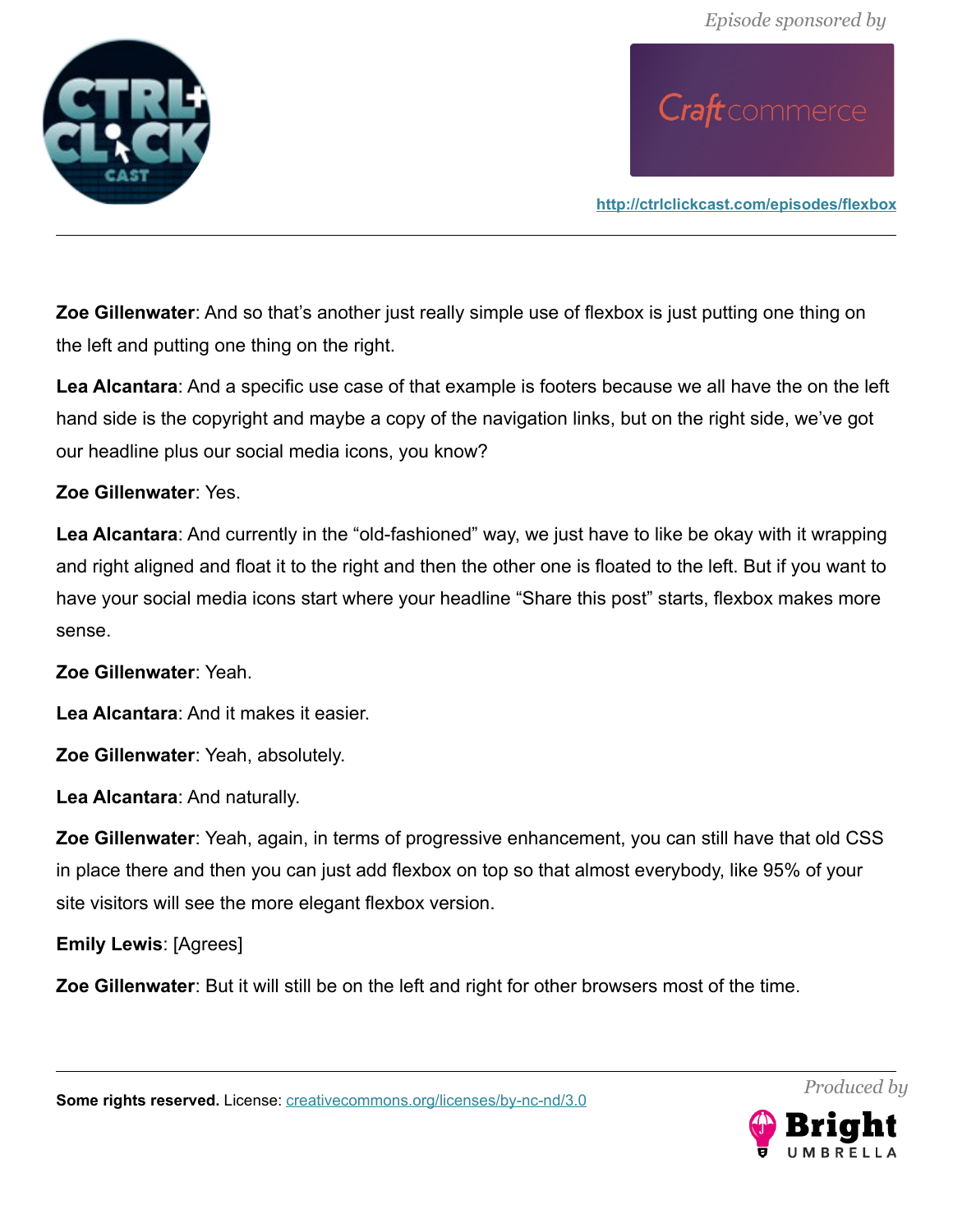

**<http://ctrlclickcast.com/episodes/flexbox>**

**Emily Lewis**: What about a more complicated implementation? What's the coolest thing you've seen or built yourself using flexbox? [Laughs]

**Zoe Gillenwater**: Well, one really complicated but cool implementation of flexbox is the [Guardian'](http://www.theguardian.com/)s website, the newspaper in the UK.

**Emily Lewis**: [Agrees]

**Lea Alcantara**: Oh, okay.

**Zoe Gillenwater**: So you should definitely go check out their website and look at their CSS. So they are using flexbox to lay out their story blocks in a responsive way to kind of rearrange the layout from the mobile view to the wider view. It's really modular and really cool to see how they can kind of shift content around and make again equal height columns and things like that using flexbox. So that is a really good example of how it's being used, like in the real world in a really comprehensive way.

**Lea Alcantara**: Oh, very cool. I'm looking at it right now and sometimes we just take those kind of like vertical, everything is so perfectly aligned vertically for granted.

**Zoe Gillenwater**: Yeah.

Lea Alcantara: And I'm looking at them and I'm like, "Oh my God, it's so pretty." [Laughs]

**Zoe Gillenwater**: [Laughs]

**Emily Lewis**: [Laughs]

**Zoe Gillenwater**: Well, that's the thing with a lot of flexbox demos, it's like they don't look that fancy because it's just like this is how it should be, right?

**Emily Lewis**: Right.

**Some rights reserved.** License: *creativecommons.org/licenses/by-nc-nd/3.0* 

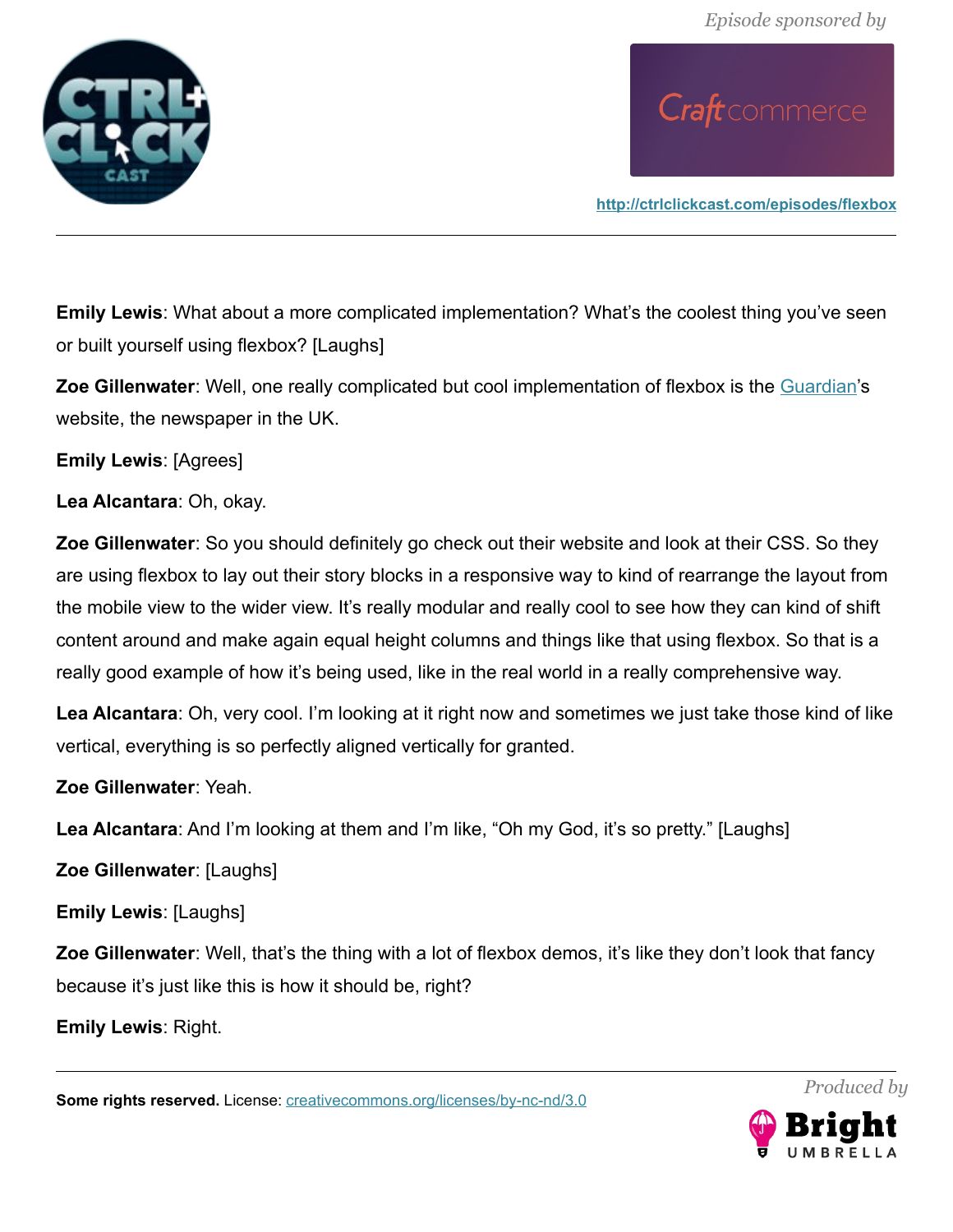

**<http://ctrlclickcast.com/episodes/flexbox>**

**Zoe Gillenwater**: Like everything should be lined up.

**Lea Alcantara**: It's a demo.

**Emily Lewis**: Right, right.

**Zoe Gillenwater**: Like that's one of the main benefits of flexbox. It's not like it's doing anything crazy outrageous, but it's just like making stuff lined up, like we always wanted it to be in an easy way with just a little bit of CSS.

**Emily Lewis**: Right.

**Zoe Gillenwater**: But there are some really cool demos with it on like [CodePen.](http://codepen.com/) There's like a tournament brackets layout that uses flexbox.

#### *Timestamp: 00:40:01*

**Emily Lewis**: Is this one of those CodePens you sent us?

**Zoe Gillenwater**: Yes, yeah.

**Emily Lewis**: We'll be sure to post them on our show notes.

**Zoe Gillenwater**: Yeah, and then I have like a responsive menu, like the off-canvas menu pattern using flexbox, and then it shifts automatically to a top nav far when the window is wider.

**Lea Alcantara**: Cool.

**Zoe Gillenwater**: So those sorts of things are really cool to look at as well.

**Emily Lewis**: Oh, that's nice. That's one of the things that is so cool about CodePen. You can really see these examples nicely. So in not our last episode, but our first episode of this year, one of our

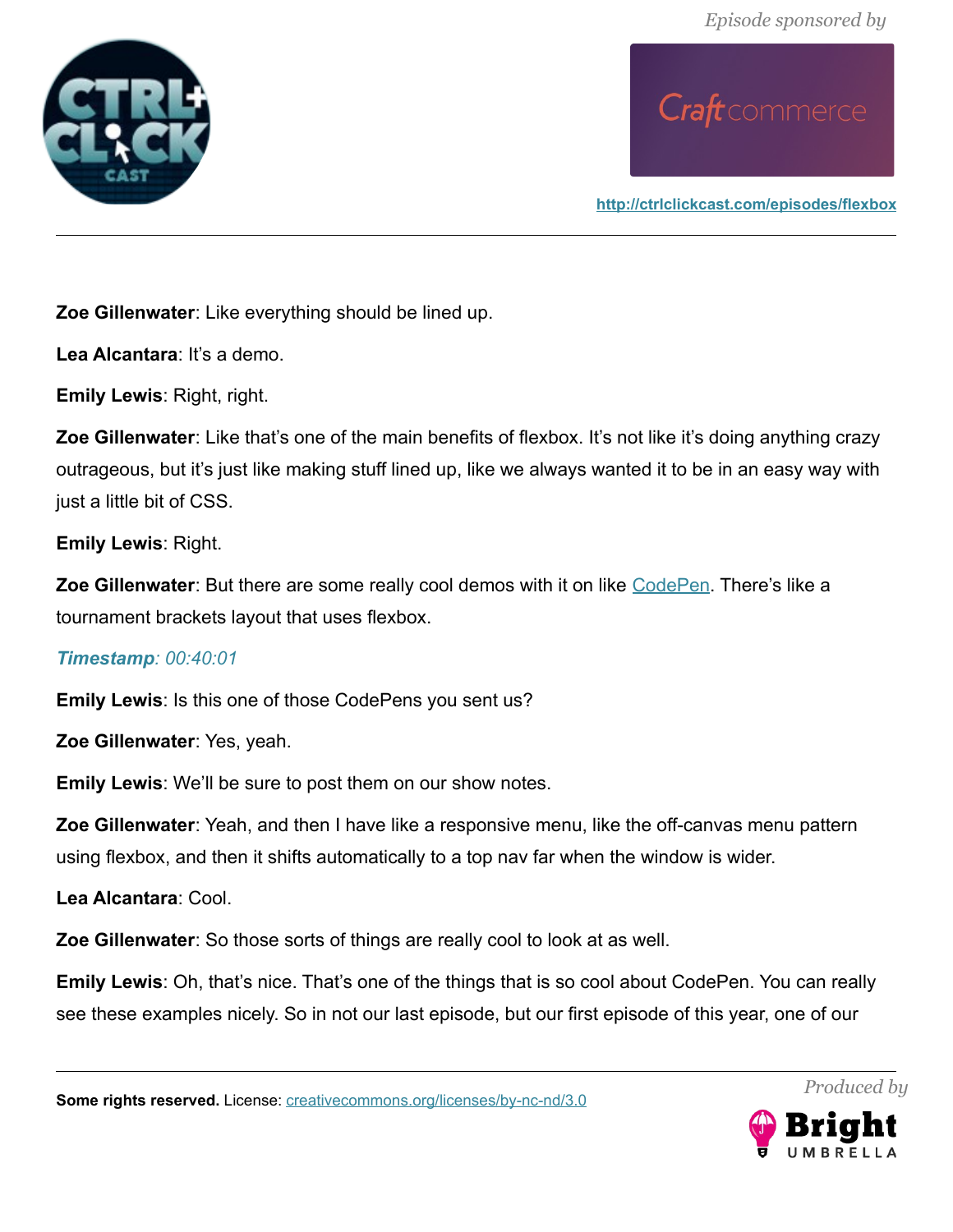

**<http://ctrlclickcast.com/episodes/flexbox>**

main points of conversation was making smart decisions about what trends to invest our time and energy in.

**Zoe Gillenwater**: Yeah.

**Emily Lewis**: So where do you think flexbox should rank for someone like us, we've been working on the web for a really long time?

**Zoe Gillenwater**: I definitely think it should rank highly because it has been around for quite a while now and it's really stable in terms of the syntax now and it's really well supported, and so I think it's going to be used pretty extensively in component layout from now on, and it does make things a lot easier than the old layout hacks, so it will probably be a welcome relief to seasoned web developers and designers. [Laughs]

**Emily Lewis**: Well, yeah, just looking at some these examples, I'm like, "Oh gosh, this will save me time on some of the things that I've tried to do before, yeah."

**Zoe Gillenwater**: Yeah.

**Emily Lewis**: What about for like a newbie, someone who's just getting into the web, should flexbox be on their radar?

**Zoe Gillenwater**: I think so as well, but like I said, it's still perfectly valid to use other layout methods. So I would want newer devs to have a good understanding in just like the box model and how that affects layout. I feel like a lot of people don't really understand that. They don't understand how it really works. They just know, "Okay, if I google this and I copy and paste this code and I paste it in there, it makes things go to the left and the right." So I think having a real understanding of how the box model works and how like display: block; vs inline; vs inline-block, how those things work is more

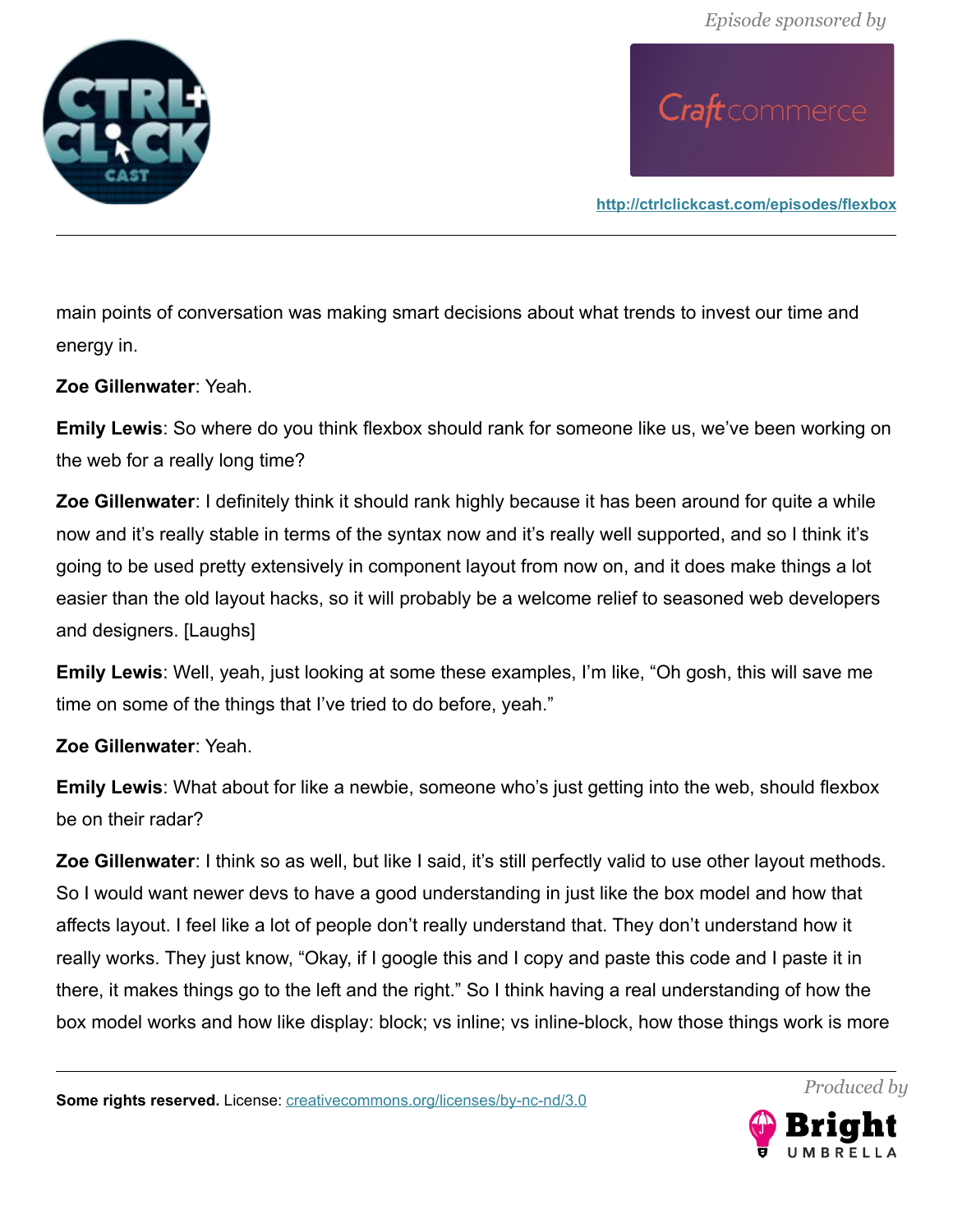

**<http://ctrlclickcast.com/episodes/flexbox>**

important first. But once you understand those things, I think flexbox is a good thing to add on because it does allow you to do all sorts of different alignment, things that you can't do before, and it is so direction neutral, so you can run content any which way, so I think that's really fun to play with when you are somewhat new to making web pages.

**Lea Alcantara**: So if you are a newbie, and like if I was a newbie and then I went up to you and you said, "Yes, learn the box model," where would you take them to? What resource would you send them so they learn the foundation of the box model before jumping willy nilly into the flexbox?

**Zoe Gillenwater**: That's a really good question. I like a lot of the stuff on MDN (Mozilla Developer Network).

**Emily Lewis**: Network.

**Zoe Gillenwater**: Though I don't know if they, in particular, have like a great like box model or display tutorial, but I feel like they explain things pretty clearly and give you a good understanding of like what technically is going on without being as dense as the actual spec at the W3 site.

**Lea Alcantara**: Right.

**Emily Lewis**: [Laughs]

**Lea Alcantara**: Right. [Laughs]

**Zoe Gillenwater**: So that I think is a good resource for people who are learning.

**Emily Lewis**: And what about for those of us who want to get more familiar with flexbox, what would be your top resources for that?

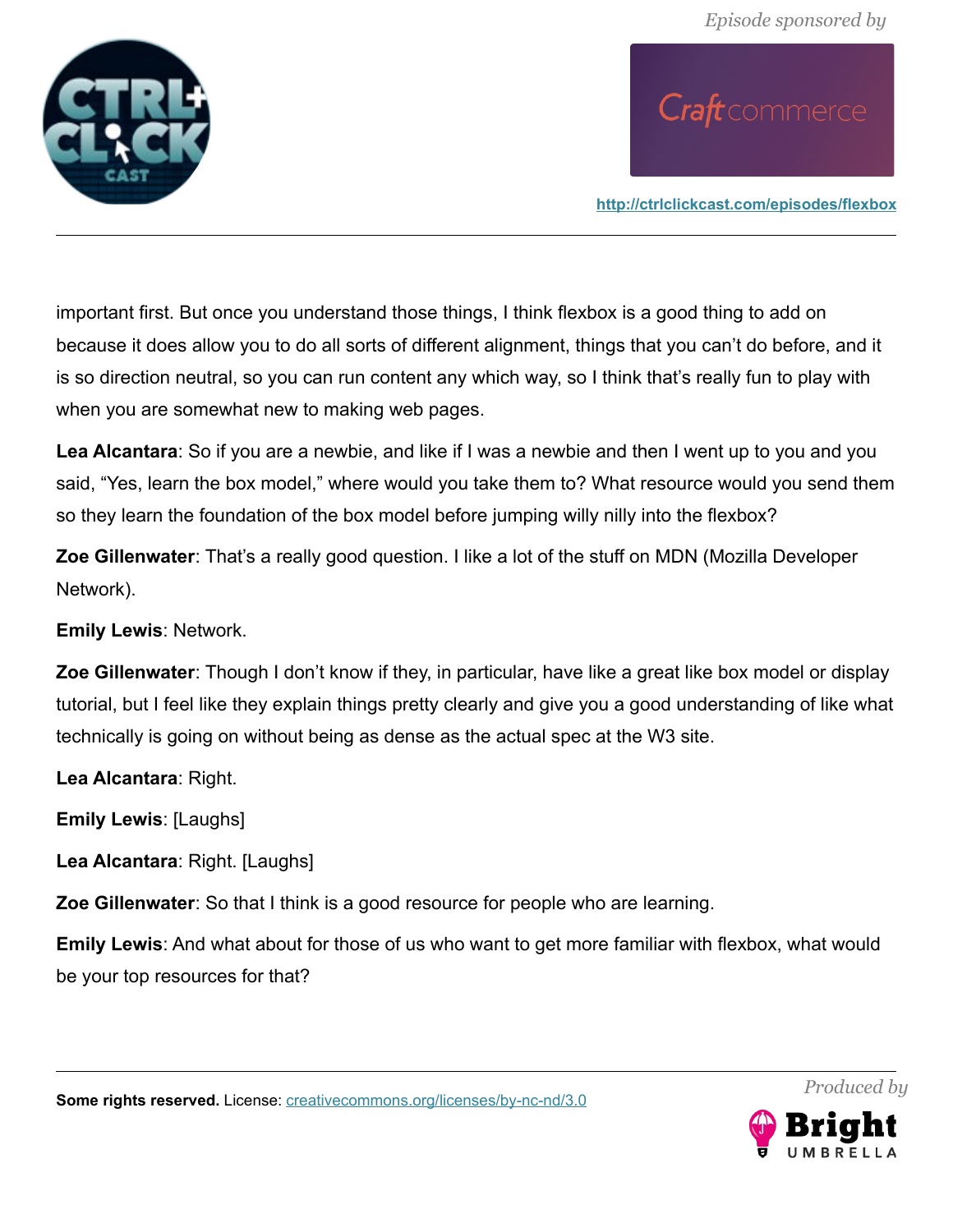

**<http://ctrlclickcast.com/episodes/flexbox>**

**Zoe Gillenwater**: Well, one thing would be the [flexbugs'](https://github.com/philipwalton/flexbugs) site on GitHub that I mentioned before just because, yeah, I mean, those are things that you might run into and if you are more experienced, it's good to have that knowledge ahead of time so that you can just avoid some of those issues to begin with, that you don't have to even ever run up against them.

#### **Lea Alcantara**: Right.

**Emily Lewis**: I love that suggestion. I think far too often, getting familiar with the bugs is the last thing we end up doing.

**Lea Alcantara**: Right.

**Emily Lewis**: But it actually makes sense to know what you might be getting into before you get into it.

**Zoe Gillenwater**: Yeah.

**Lea Alcantara**: Yeah.

**Zoe Gillenwater**: And it's not like there are like fifty bugs on there. I mean, there are literally like twelve bugs or something like that, you know?

#### **Emily Lewis**: [Laughs]

**Zoe Gillenwater**: So you can read it and click on some of the demo links or whatever in an hour and have a good knowledge of what you're heading into, and then there's a couple of really cool visual, interactive tools to play with flexbox, and you can change the values and see how they move things around. One is this [Flexbox] **Froggy game where you're like moving frogs around onto lily pads and** stuff using flexbox properties. So I think that's a good tool for even experienced developers. If you

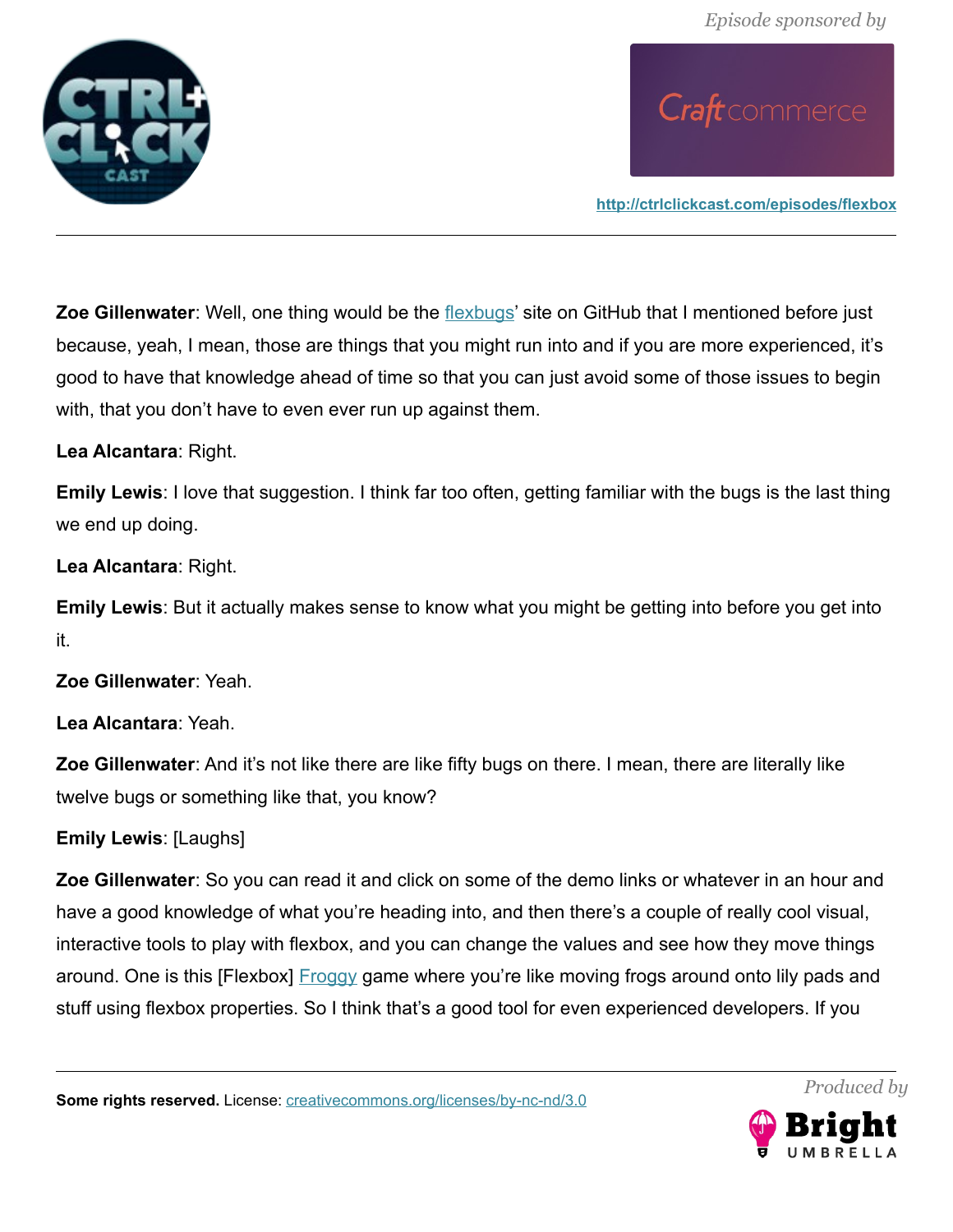

**<http://ctrlclickcast.com/episodes/flexbox>**

haven't used flexbox yet, it's a good way to get a visual sense of what the weird property names and values translate into in actual layouts.

**Emily Lewis:** Yeah. I also like this [flexbox in 5](http://flexboxin5.com/) that you sent us.

**Lea Alcantara**: Yes, totally.

**Zoe Gillenwater**: Yeah.

**Emily Lewis**: It's like a tutorial/demo/interactive kind of thing, but I also think that everyone learns in different way so you got to find the thing that connects most to you, but this one, I particularly like because it's informative but it's also making me be interactive with it so I can see how the different values change and then I also really love that it's a code that I can see what it would look like, the syntax and such.

**Zoe Gillenwater**: Yeah, absolutely. I really like that one too.

**Lea Alcantara**: So besides the Guardian website where you're like, "This is really, really cool and complex use of flexbox," do you have any other cool sites for our visitors to take a look at?

**Zoe Gillenwater**: Well, CodePen is always a great resource for seeing demos of things that people are doing with flexbox and other tools. Since flexbox is pretty well suited to little component layout, I think it's also pretty well suited to CodePen, so you can see how you would use it in small bits and pieces. There's not really like, at least that I know of, there's no like flexbox-dedicated inspiration site. I would like to gather more examples of real sites that are using it. I know like Shopify uses it a little bit. I know [Skyscanner](http://www.skyscanner.com/) I think uses it a little bit. So there are some other sites out there other than the Guardian who are using it, but I think it would be great to kind of have them gathered together somewhere. I should really work on that. [Laughs]

**Some rights reserved.** License: *creativecommons.org/licenses/by-nc-nd/3.0* 

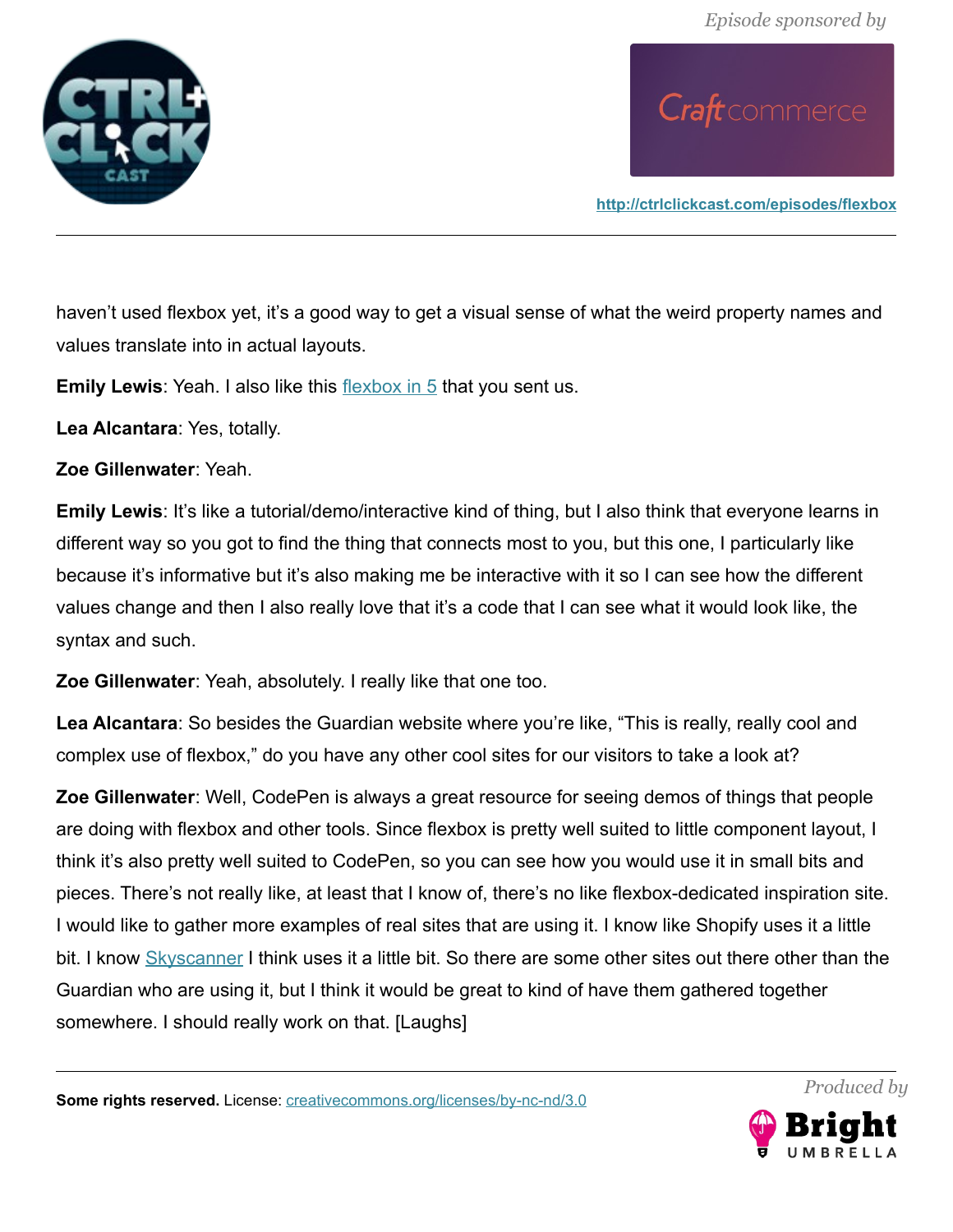

**<http://ctrlclickcast.com/episodes/flexbox>**

**Emily Lewis**: Like a gallery of something.

**Lea Alcantara**: Yeah. [Laughs]

**Emily Lewis**: Because I imagine it's one of those things you may not just look at a site and say, "Oh, it's using flexbox." You'd have to get behind the scenes and see what's happening.

**Lea Alcantara**: Right.

**Zoe Gillenwater**: Right, exactly, yeah, because a lot of times it just looks like existing layouts. It's not until you've come to a point where it would have like broken down and looked horrible that like flexbox like swoops in and saves the day.

**Emily Lewis**: So before we wrap up, you mentioned earlier that you wouldn't necessarily recommend flexbox for an entire page layout for the external things, especially grid-based. One of our listeners wrote in and specifically said, "What should we not use it for? Is there anything that flexbox is just not a good fit for?" Like if you're building a site for IE 6, definitely don't use flexbox. [Laughs]

**Lea Alcantara**: [Laughs] **Zoe Gillenwater**: [Laughs] **Emily Lewis**: But is there anything else? **Zoe Gillenwater**: Yeah, that's a good one. [Laughs] **Emily Lewis**: [Laughs] **Lea Alcantara**: [Laughs]

*Produced by*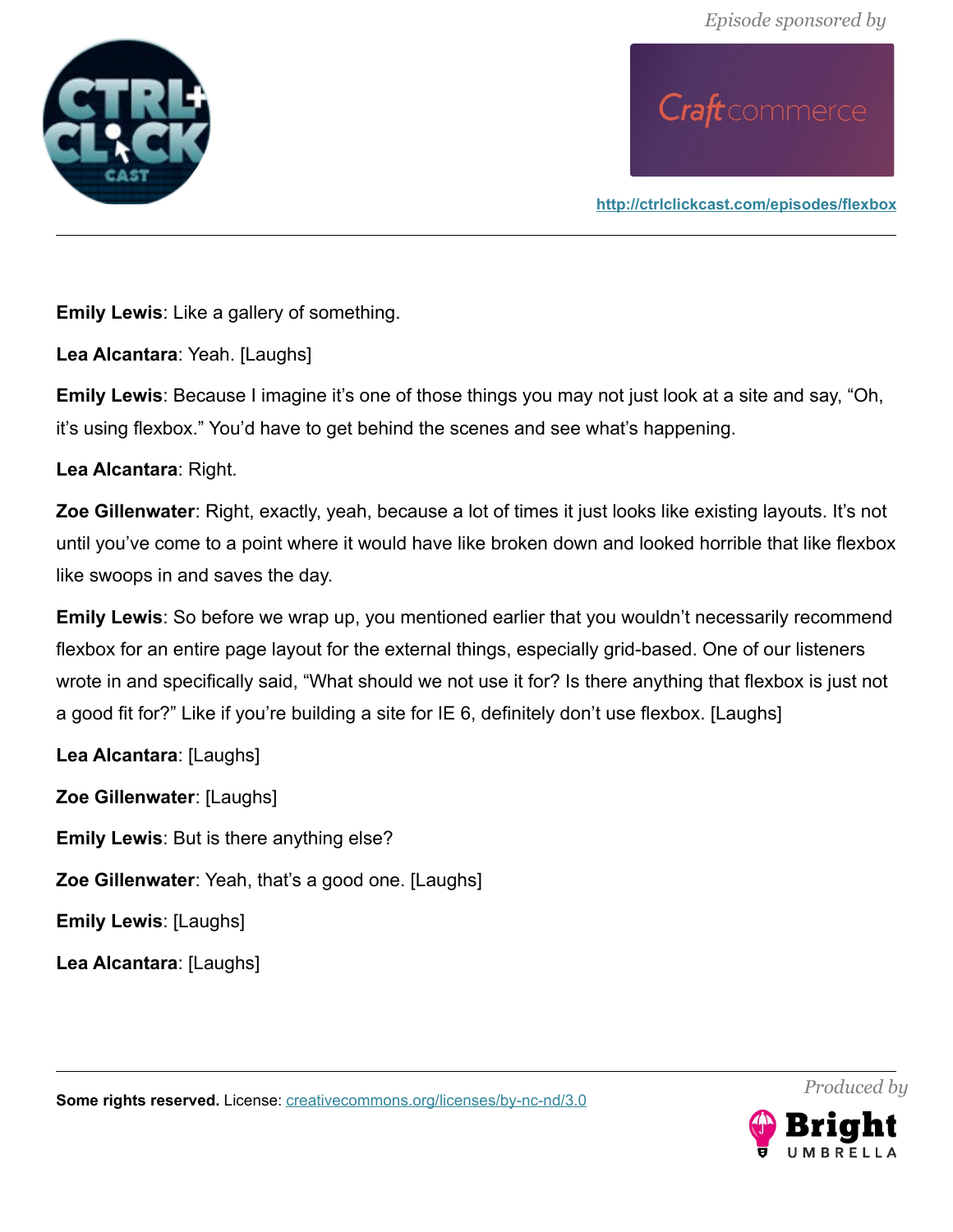

**<http://ctrlclickcast.com/episodes/flexbox>**

**Zoe Gillenwater**: Yeah, I mean, basically, any of just kind of rigid grid sort of use, like you can use flexbox to create like kind of the grid gallery sort of thing, but also there's no way to control like the last item on the line. Like there's no Pseudo element for controlling that stuff with flexbox right now.

#### **Emily Lewis**: [Agrees]

**Zoe Gillenwater**: So that also makes grid sort of layouts with flexbox really tricky. So yeah, it's not really great for that sort of thing. I'm trying to think anything else that I would absolutely not use it for. No, I mean, that's the main thing that comes to mind. Yeah, if you have to have a picture perfect layout in IE 6 and 7, then flexbox is not going to offer any advantages there, but yeah, that's it.

**Emily Lewis**: I feel like that's really refreshing because like I said earlier, just a couple of years ago, the browser support wasn't where it is today, and so I don't think that would have been your same answer, and it's one of the reasons why at the time I didn't look into flexbox. I was just like, "Well, my clients need this kind of support so I'm not going to be investing in that right now."

#### **Lea Alcantara**: Right.

**Emily Lewis**: But from what I'm hearing now, it's to a point where, yeah, it's very viable. The browser support is as broad as it is, and obviously, progressive enhancement for those. Hopefully for our listeners, fewer of the sites you have to account for older versions of IE. [Laughs]

**Zoe Gillenwater**: Oh yeah, I agree. I feel like it just really snowballed in the last year.

**Emily Lewis**: [Agrees]



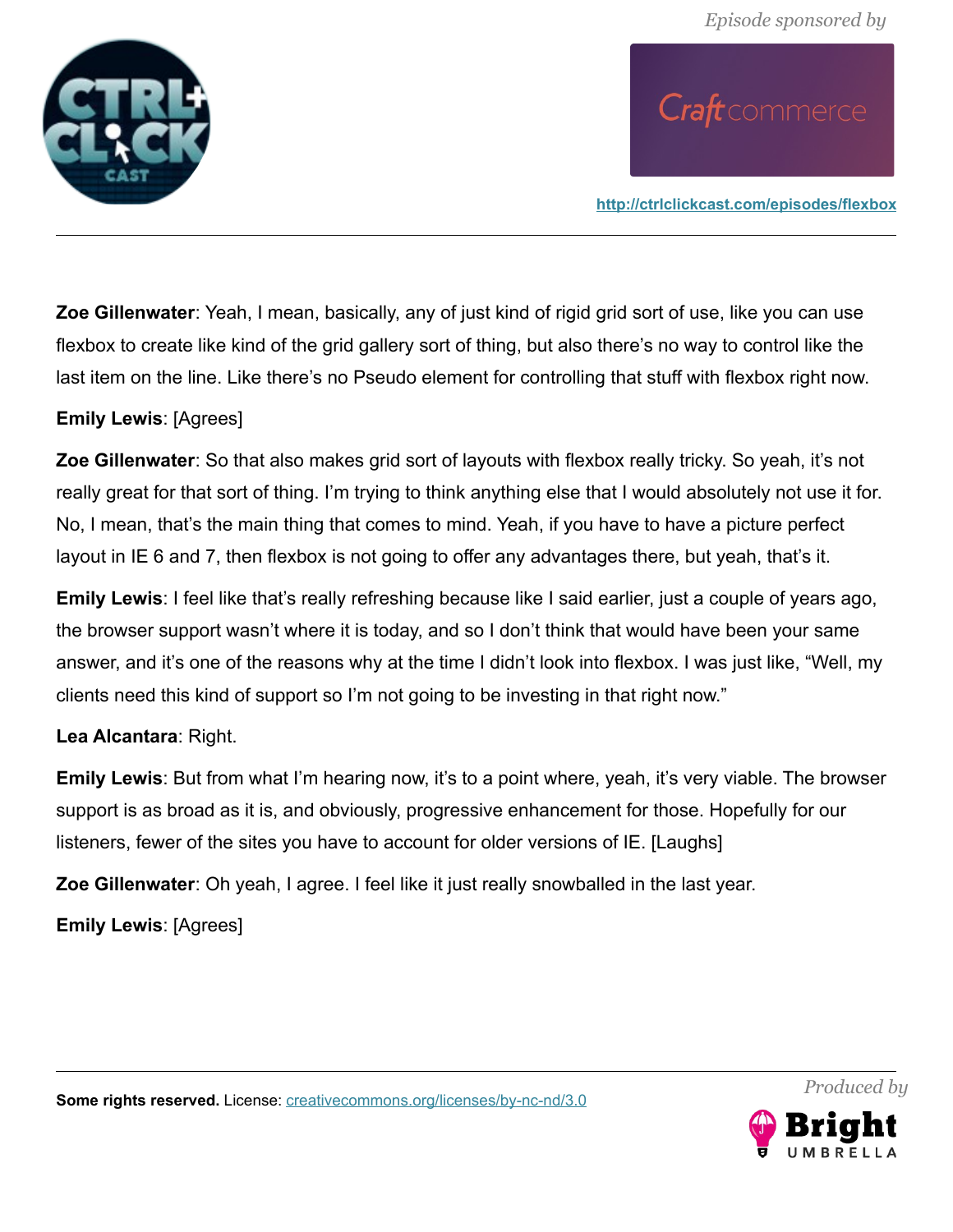

**<http://ctrlclickcast.com/episodes/flexbox>**

**Zoe Gillenwater**: Like it was kind of going, and there wasn't a whole lot of momentum on new browsers taking it up for a while and then like all of a sudden, it seemed like all of them were supporting it. So that's been really great that we can really use it now.

**Emily Lewis**: Definitely. This is going on in the list. Even following our discussion earlier this year talking about being picky about what I'm going to invest my time in this, I think this will save me time in the long run so it's worth me looking into now.

**Zoe Gillenwater**: Yeah, and one thing that I'll mention about that too is if you're going to use it for progressive enhancement, at first it might seem like, "Well, then how is it saving me any time if I have to make the layout first for IE 7 through 9 and then I have to like make the layout again with flexbox, like how can that help?"

#### **Emily Lewis**: Right.

**Zoe Gillenwater**: But basically how I'm using it for progressive enhancement is I'm not really making like a perfect layout first IE 7 through 9, but I'm just giving them like, yeah, display: inline; or something.

#### *Timestamp: 00:49:50*

#### **Emily Lewis**: [Agrees]

**Zoe Gillenwater**: So everything is on one line together, fine. It doesn't stretch full width or the last item doesn't move to the right side like I wanted to, but it's fine, they're all laying out on the same line together and now I'm going to add flexbox on top to make the middle section stretch to full width and the right thing actually go over to the right edge and all of those sort of layout improvements, and in that sense, it really does save me time not having to create some complicated HTML structure and

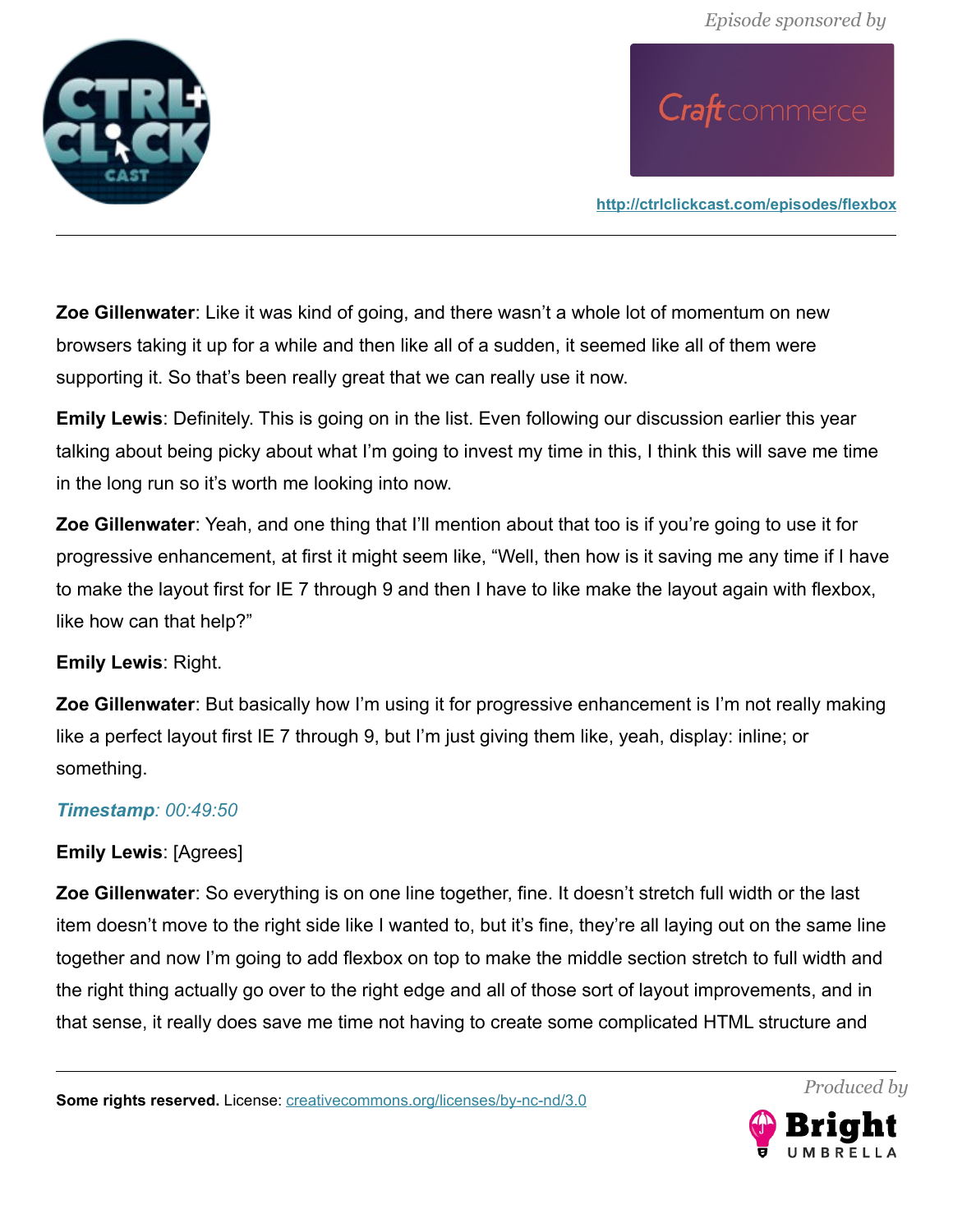

**<http://ctrlclickcast.com/episodes/flexbox>**

CSS to accomplish that sort of layout. So it doesn't have to look exactly the same in the older browsers, you just give them something very basic lay of the foundation and then just add flexbox as an enhancement.

**Emily Lewis**: Cool.

**Lea Alcantara**: Very cool. Very cool. I feel like Emily is already starting to code off to the side right now. [Laughs]

**Zoe Gillenwater**: [Laughs]

**Emily Lewis**: [Laughs]

**Lea Alcantara**: But before we finish up, we do have our Rapid Fire Ten Questions so our listeners can get to know you a bit better.

**Zoe Gillenwater**: All right.

**Lea Alcantara**: Are you ready?

**Zoe Gillenwater**: I'm ready.

**Lea Alcantara**: All right, first question, morning person or night owl?

**Zoe Gillenwater**: Morning person.

**Emily Lewis**: What's one of your guilty pleasures?

**Zoe Gillenwater**: I really like organizing things. It's so nerdy and horrible.

**Emily Lewis**: [Laughs]

**Lea Alcantara**: [Laughs]

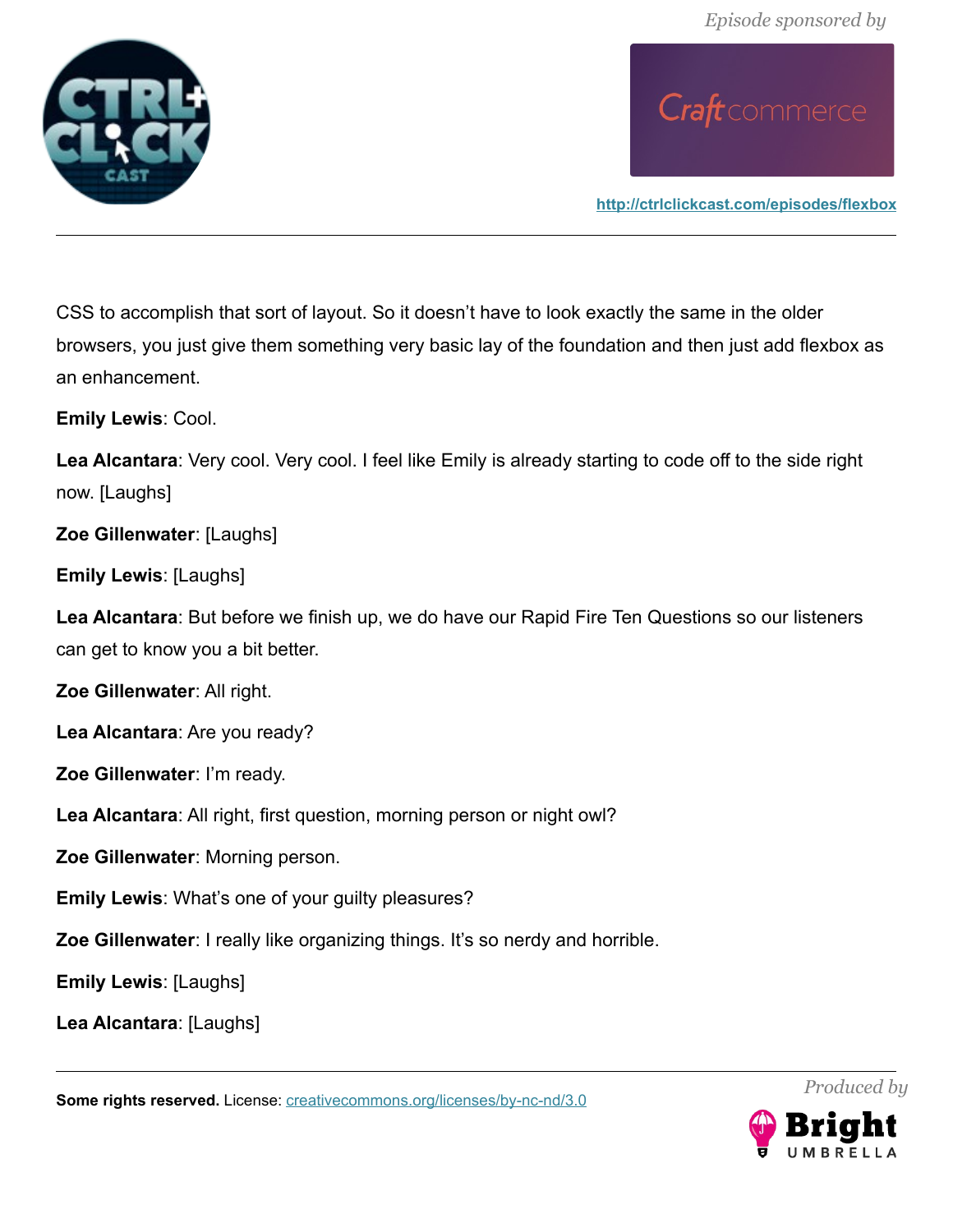*Episode sponsored by*





**<http://ctrlclickcast.com/episodes/flexbox>**

**Zoe Gillenwater**: But I don't care, I love it.

**Lea Alcantara**: Oh, you're speaking to the right people. [Laughs]

**Zoe Gillenwater**: [Laughs]

**Emily Lewis**: [Laughs]

**Lea Alcantara**: What software could you not live without?

**Zoe Gillenwater**: Software, I guess Sublime. I have to use it all day every day.

**Emily Lewis**: What profession other than your own would you like to try?

**Zoe Gillenwater**: Should I say professional organizer, I guess. [Laughs]

**Emily Lewis**: [Laughs]

**Lea Alcantara**: [Laughs]

**Zoe Gillenwater**: No.

**Emily Lewis**: That would be the best job. [Laughs]

**Zoe Gillenwater**: [Laughs]

**Lea Alcantara**: [Laughs]

**Zoe Gillenwater**: Professional organizer would be pretty good, or I really like gardening, so I don't know what. I don't know what sort of gardening job you could have. I guess I could work on the tulip fields here in Amsterdam or something. That might be nice.

**Emily Lewis**: Cool.

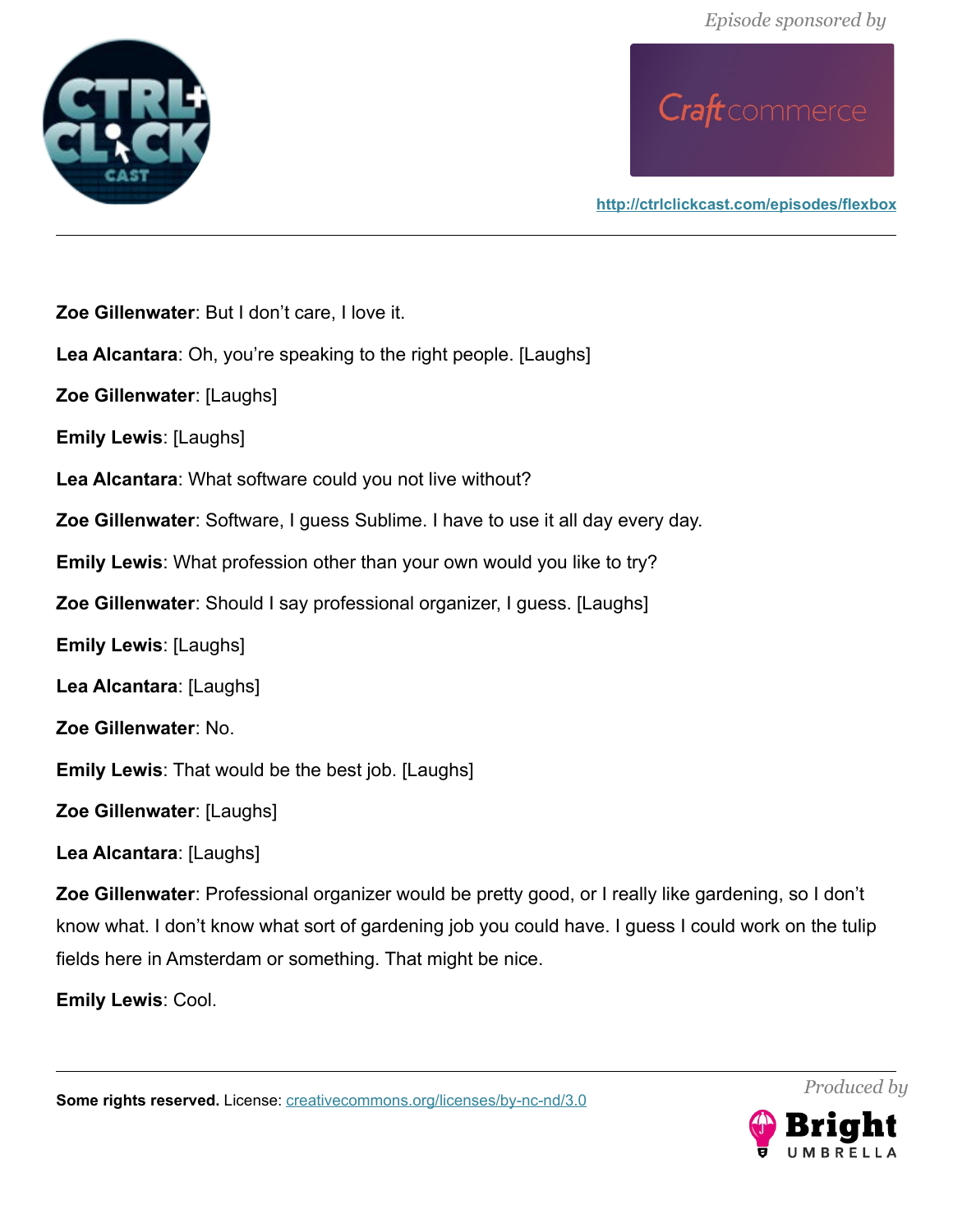

**<http://ctrlclickcast.com/episodes/flexbox>**

**Zoe Gillenwater**: [Laughs]

**Lea Alcantara**: What profession would you not like to try?

**Zoe Gillenwater**: Dentist.

**Emily Lewis**: If you could take us to one restaurant in your town, where would we go?

**Zoe Gillenwater**: [Laughs] Well, there's a Dutch restaurant that I think has really good food and it's all cute and quaint and Dutch and everything, and so I usually like to take visitors there, but it's called – you see, but if any Dutch people are listening, they're going to laugh at my horrible pronunciation. Okay, it's called something like [Haesje Claes](http://www.haesjeclaes.nl/) or something, but I don't know, it's got a lot of vowels. That's all I could say. [Laughs]

**Zoe Gillenwater**: [Laughs]

**Emily Lewis**: [Laughs]

**Lea Alcantara**: All right, if you could meet someone famous, living or dead, who would it be?

**Zoe Gillenwater**: Jane Austen.

**Emily Lewis**: If you could have a super power, what would it be?

**Zoe Gillenwater**: Teleportation.

**Lea Alcantara**: What is your favorite band or musician?

Zoe Gillenwater[: Stone Temple Pilots.](http://ww.stonetemplepilots.com/) No. [Laughs]

**Emily Lewis**: [Laughs]

**Lea Alcantara**: [Laughs]

Some rights reserved. License: *creativecommons.org/licenses/by-nc-nd/3.0* 

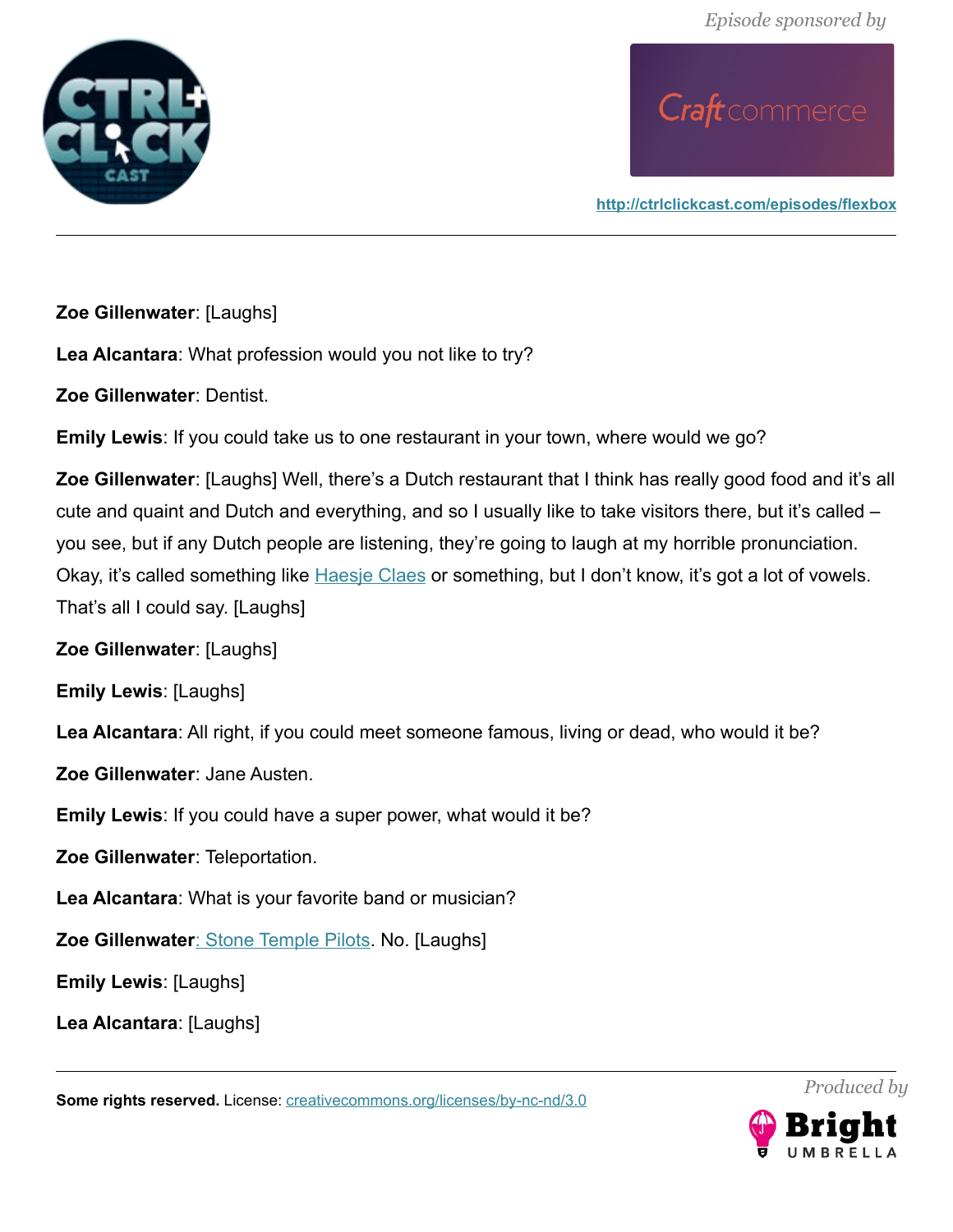*Episode sponsored by*



# Craft commerce

**<http://ctrlclickcast.com/episodes/flexbox>**

**Zoe Gillenwater**: [Red Hot Chili Peppers.](http://redhotchilipeppers.com/)

**Emily Lewis**: Last question, pancakes or waffles?

**Zoe Gillenwater**: Waffles.

**Emily Lewis**: Oh, you're our first waffle answer. [Laughs]

**Zoe Gillenwater**: Really? Very cool. Yeah, I'm in the land of pancakes and waffles so I've…

**Emily Lewis**: Yes, stroopwafel too.

**Lea Alcantara**: Yeah, that's true.

**Zoe Gillenwater**: Yeah. It's good stuff.

**Lea Alcantara**: So that's all the time we have for today. Thanks for being on the show, Zoe.

**Zoe Gillenwater**: Thank you for having me. This was a lot of fun.

**Emily Lewis**: In case our listeners want to follow up with you, where can they find you online?

**Zoe Gillenwater**: So my website is **zomigi.com.** My name is way too long so I just shortened it to Zomigi and that's also my Twitter handle ([@zomigi](http://twitter.com/zomigi)) if you want to tweet at me.

**Emily Lewis**: Awesome. Thanks again, Zoe. This was exactly what I needed to get off my butt and start working with flexbox. [Laughs]

**Zoe Gillenwater**: Good, good. Let me know how it goes.

**Emily Lewis**: I will. [Laughs]

[Music starts]



*Produced by*